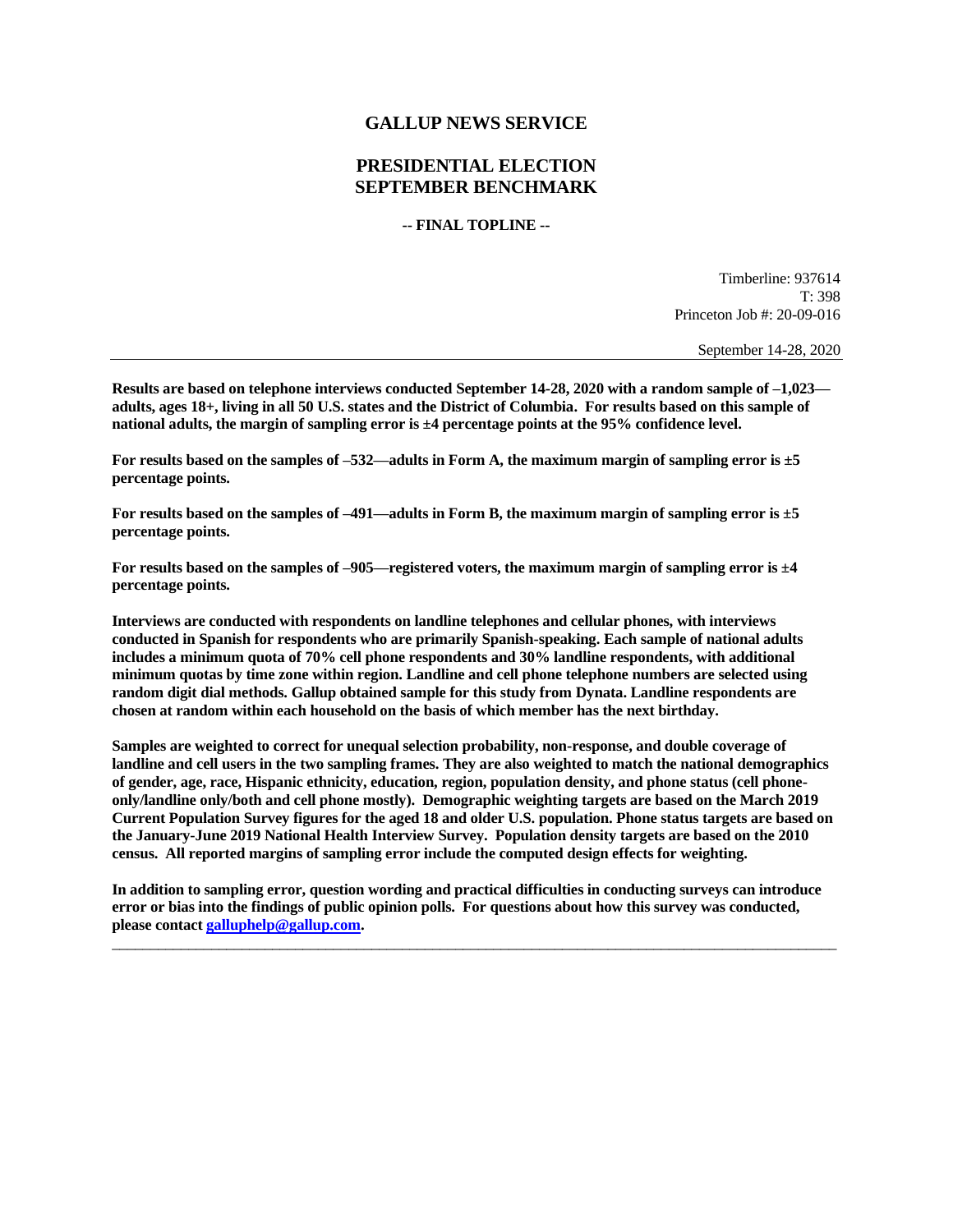9. Now I am going to read a list of some of the issues that will probably be discussed in this year's presidential election campaign. As I read each one, please tell me how important the candidates' positions on that issue will be in influencing your vote for president -- extremely important, very important, somewhat important, or not important. How about -- [RANDOM ORDER]?

| 2020 Sep 14-28                    |           |                       |
|-----------------------------------|-----------|-----------------------|
| (sorted by "Extremely important," | Extremely | Extremely+            |
| based on registered voters)       | important | <u>Very important</u> |
|                                   |           |                       |
| The economy                       | 44        | 89                    |
| Terrorism and national security ^ | 44        | 83                    |
| The response to the coronavirus   | 43        | 77                    |
| Healthcare ^                      | 42        | 80                    |
| Education <sup>^</sup>            | 40        | 82                    |
| Race relations                    | 39        | 76                    |
| Gun policy ^                      | 37        | 68                    |
| Crime ^                           | 34        | 79                    |
| Abortion <sup>^</sup>             | 30        | 61                    |
| Immigration ^                     | 29        | 65                    |
| Climate change ^                  | 28        | 55                    |
| Foreign affairs                   | 27        | 74                    |
| Taxes $\wedge$                    | 25        | 61                    |
| The federal budget deficit ^      | 24        | 65                    |
| Relations with China ^            | 23        | 64                    |
| Relations with Russia ^           | 21        | 49                    |
|                                   |           |                       |

## **NOTE: ITEMS A-D ASKED OF A FULL SAMPLE; ITEMS E-P ASKED OF HALF SAMPLES**

^ Asked of a half sample

## *Q.9 continued on next page*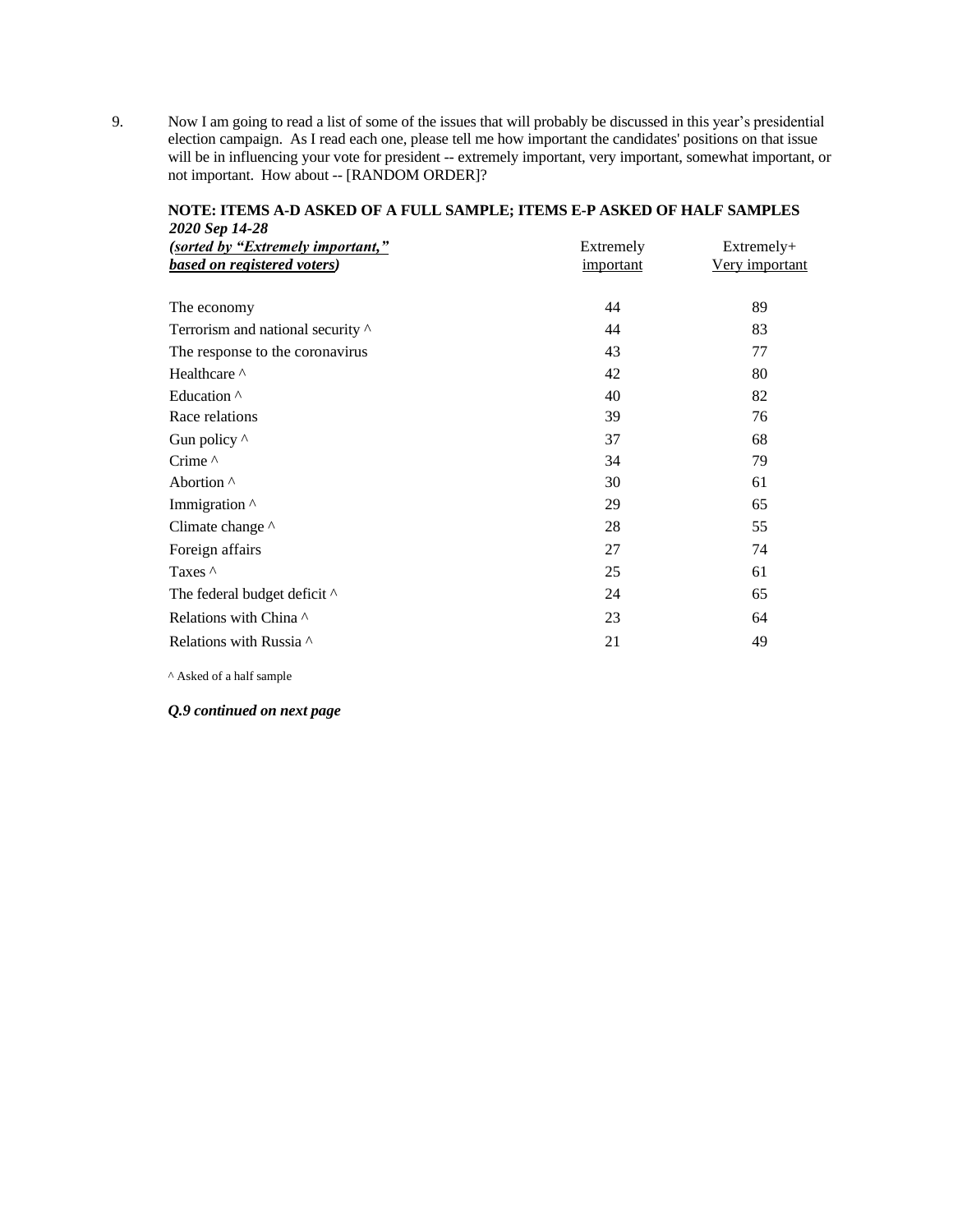# **FULL RESULTS AND TRENDS:**

# **A. The economy**

|                          | Extremely | Very      | Somewhat                 | <b>Not</b>     | No             |
|--------------------------|-----------|-----------|--------------------------|----------------|----------------|
|                          | important | important | important                | important      | opinion        |
|                          |           |           |                          |                |                |
| <b>Registered voters</b> |           |           |                          |                |                |
| 2020 Sep 14-28           | 44        | 45        | 10                       | 1              | $\ast$         |
| 2019 Dec 2-15            | n/a       | n/a       | n/a                      | n/a            | n/a            |
| 2016 May 18-22           | 42        | 49        | 9                        | $\ast$         | $\ast$         |
| 2016 Jan 21-25           | 39        | 50        | 11                       | 1              | $\ast$         |
| 2012 Feb 16-19           | 44        | 47        | $\overline{7}$           | $\mathbf{1}$   | $\ast$         |
| 2008 Oct 23-26           | 55        | 40        | $\overline{4}$           | $\ast$         | $\ast$         |
| 2008 Jun 15-19           | 48        | 43        | $\,8\,$                  | 1              | $\ast$         |
| 2008 Feb 8-10            | 41        | 48        | 9                        | 1              | $\ast$         |
| 2004 Oct 22-24           | 40        | 48        | 11                       | 1              | $\ast$         |
| 2004 Feb 6-8             | 38        | 49        | 13                       | $\ast$         | $\ast$         |
| 2003 Dec 5-7             | 40        | 47        | $10\,$                   | $\overline{c}$ | $\mathbf{1}$   |
| 2003 Sep 19-21           | 48        | 43        | 9                        | $\ast$         | $\ast$         |
| 2000 Aug 4-5             | 43        | 42        | $\overline{13}$          | $\overline{2}$ | $\ast$         |
| 2000 Jul 25-26           | 35        | 50        | 13                       | $\overline{2}$ | $\ast$         |
| 2000 Apr 3-9             |           |           | $\overline{\phantom{a}}$ |                |                |
| 1996 Oct 26-29           | 38        | 51        | 10                       | --             | $\mathbf{1}$   |
| 1996 Jul 18-21           | 34        | 53        | 11                       |                | $\overline{2}$ |
|                          |           |           |                          |                |                |
| <b>National adults</b>   |           |           |                          |                |                |
| 2020 Sep 14-28           | 45        | 44        | 10                       | $\mathbf{1}$   | $\ast$         |
| 2019 Dec 2-15            | 30        | 54        | 15                       | $\overline{c}$ |                |
| 2016 May 18-22           | 42        | 50        | $\overline{8}$           | $\ast$         | $\ast$         |
| 2016 Jan 21-25           | 39        | 48        | 11                       | $\overline{c}$ | $\ast$         |
| 2012 Feb 16-19           | 44        | 47        | $\overline{7}$           | 1              | $\ast$         |
| 2008 Oct 23-26           | 55        | 40        | $\overline{4}$           | $\ast$         | $\ast$         |
| 2008 Jun 15-19           | 49        | 42        | 8                        | $\mathbf{1}$   | $\ast$         |
| 2008 Feb 8-10            | 41        | 48        | 9                        | $\overline{c}$ | $\ast$         |
| 2004 Oct 22-24           | 39        | 49        | 11                       | $\mathbf{1}$   | $\ast$         |
| 2004 Feb 6-8             | 38        | 48        | 12                       | $\mathbf{1}$   | $\mathbf{1}$   |
| 2003 Dec 5-7             | 40        | 47        | 10                       | $\overline{2}$ | 1              |
| 2003 Sep 19-21           | 49        | 42        | 9                        | $\ast$         | $\ast$         |
| 2000 Aug 4-5             | 41        | 44        | 13                       | $\overline{2}$ | $\ast$         |
| 2000 Jul 25-26           | 35        | 51        | 12                       | $\overline{2}$ | $\ast$         |
| 2000 Apr 3-9             | 30        | 47        | 21                       | $\overline{2}$ | $\ast$         |
| 1996 Oct 26-29           | n/a       | n/a       | n/a                      | n/a            | n/a            |
| 1996 Jul 18-21           | 34        | 54        | 10                       | 1              | $\overline{2}$ |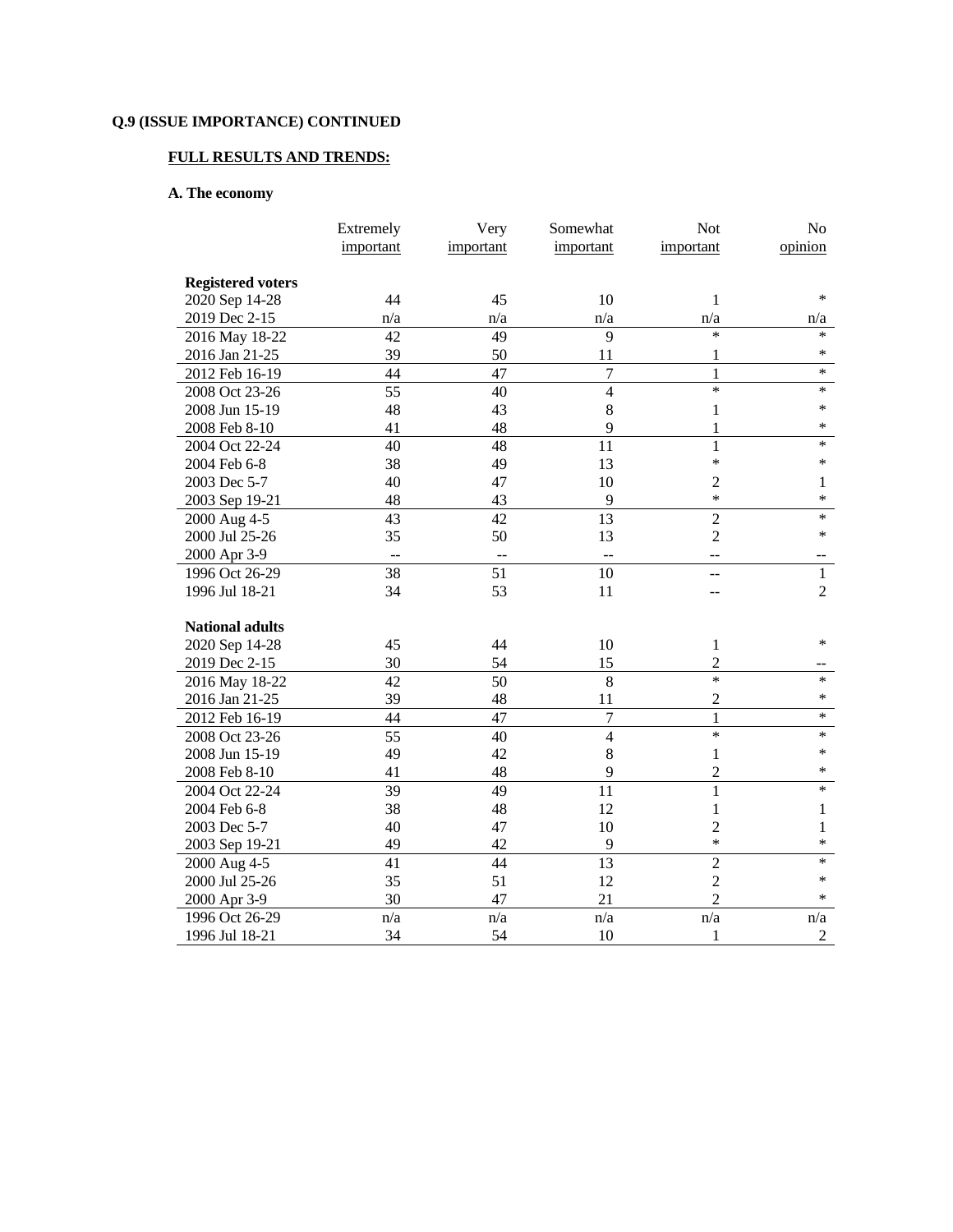# **B. Foreign Affairs**

|                          | Extremely | Very      | Somewhat  | <b>Not</b>     | No             |
|--------------------------|-----------|-----------|-----------|----------------|----------------|
|                          | important | important | important | important      | opinion        |
| <b>Registered voters</b> |           |           |           |                |                |
| 2020 Sep 14-28           | 27        | 47        | 24        | 3              |                |
| 2019 Dec 2-15            | n/a       | n/a       | n/a       | n/a            | n/a            |
| 2016 May 18-22           | 28        | 47        | 21        | 4              | $\ast$         |
| 2016 Jan 21-25           | 29        | 40        | 27        | 3              | $\ast$         |
| 2004 Feb 6-8             | 22        | 44        | 29        | 4              | 1              |
| 2003 Sep 19-21           | 31        | 42        | 23        | 3              | 1              |
| 2000 Jul 25-26           | 18        | 42        | 32        | $\overline{7}$ | 1              |
| 2000 Apr 3-9             | $- -$     | --        | --        | $-$            |                |
| 1996 Oct 26-29           | 17        | 42        | 32        | 6              | 3              |
| 1996 Jul 18-21           | 21        | 43        | 30        | 5              | 1              |
| <b>National adults</b>   |           |           |           |                |                |
| 2020 Sep 14-28           | 27        | 45        | 23        | 4              | $\ast$         |
| 2019 Dec 2-15            | 21        | 43        | 31        | 4              | $\ast$         |
| 2016 May 18-22           | 27        | 47        | 21        | 5              | $\ast$         |
| 2016 Jan 21-25           | 28        | 40        | 26        | 5              | 1              |
| 2004 Feb 6-8             | 21        | 44        | 29        | $\overline{4}$ | $\overline{2}$ |
| 2003 Sep 19-21           | 31        | 40        | 25        | 3              | 1              |
| 2000 Jul 25-26           | 18        | 40        | 33        | 8              | 1              |
| 2000 Apr 3-9             | 17        | 40        | 26        | 5              | $\overline{2}$ |
| 1996 Oct 26-29           | n/a       | n/a       | n/a       | n/a            | n/a            |
| 1996 Jul 18-21           | 20        | 42        | 32        | 6              | $\overline{c}$ |

## **C. The response to the coronavirus**

|                                            | Extremely<br>important | Verv<br>important | Somewhat<br>important | <b>Not</b><br>important | No<br>opinion |
|--------------------------------------------|------------------------|-------------------|-----------------------|-------------------------|---------------|
| <b>Registered voters</b><br>2020 Sep 14-28 | 43                     | 34                | 18                    |                         | $\ast$        |
| <b>National adults</b><br>2020 Sep 14-28   | 42                     | 36                | 16                    | 5                       | $\ast$        |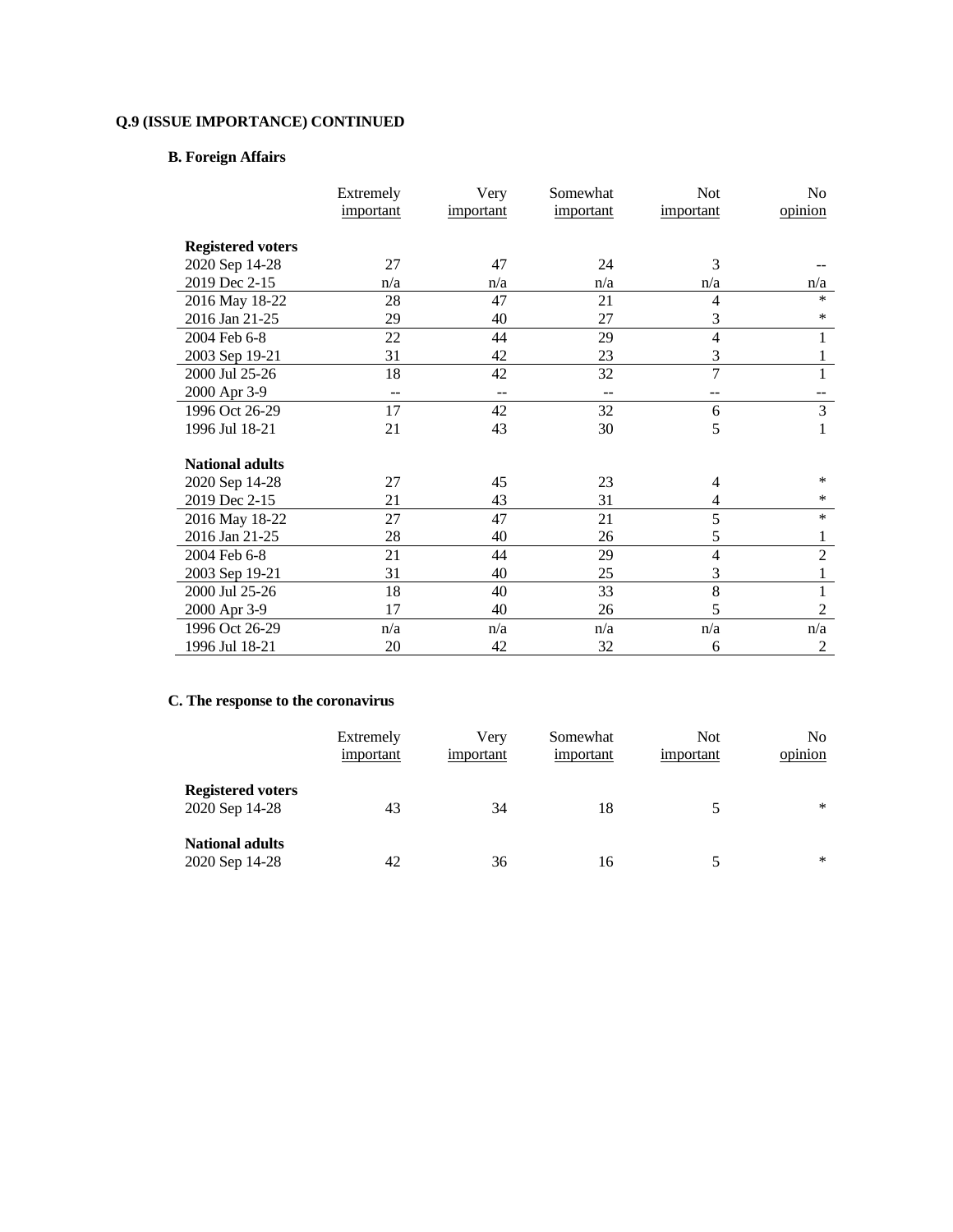## **D. Race relations**

|                          | Extremely<br>important | Very<br>important | Somewhat<br>important | <b>Not</b><br>important | No<br>opinion |
|--------------------------|------------------------|-------------------|-----------------------|-------------------------|---------------|
| <b>Registered voters</b> |                        |                   |                       |                         |               |
| 2020 Sep 14-28           | 39                     | 37                | 18                    | 6                       |               |
| 2000 Aug 4-5             | 31                     | 36                | 24                    | 8                       |               |
| <b>National adults</b>   |                        |                   |                       |                         |               |
| 2020 Sep 14-28           | 40                     | 37                | 18                    | 6                       |               |
| 2019 Dec 2-15            | 23                     | 43                | 22                    | 12                      |               |
| 2000 Aug 4-5             | 30                     | 37                | 24                    | 8                       |               |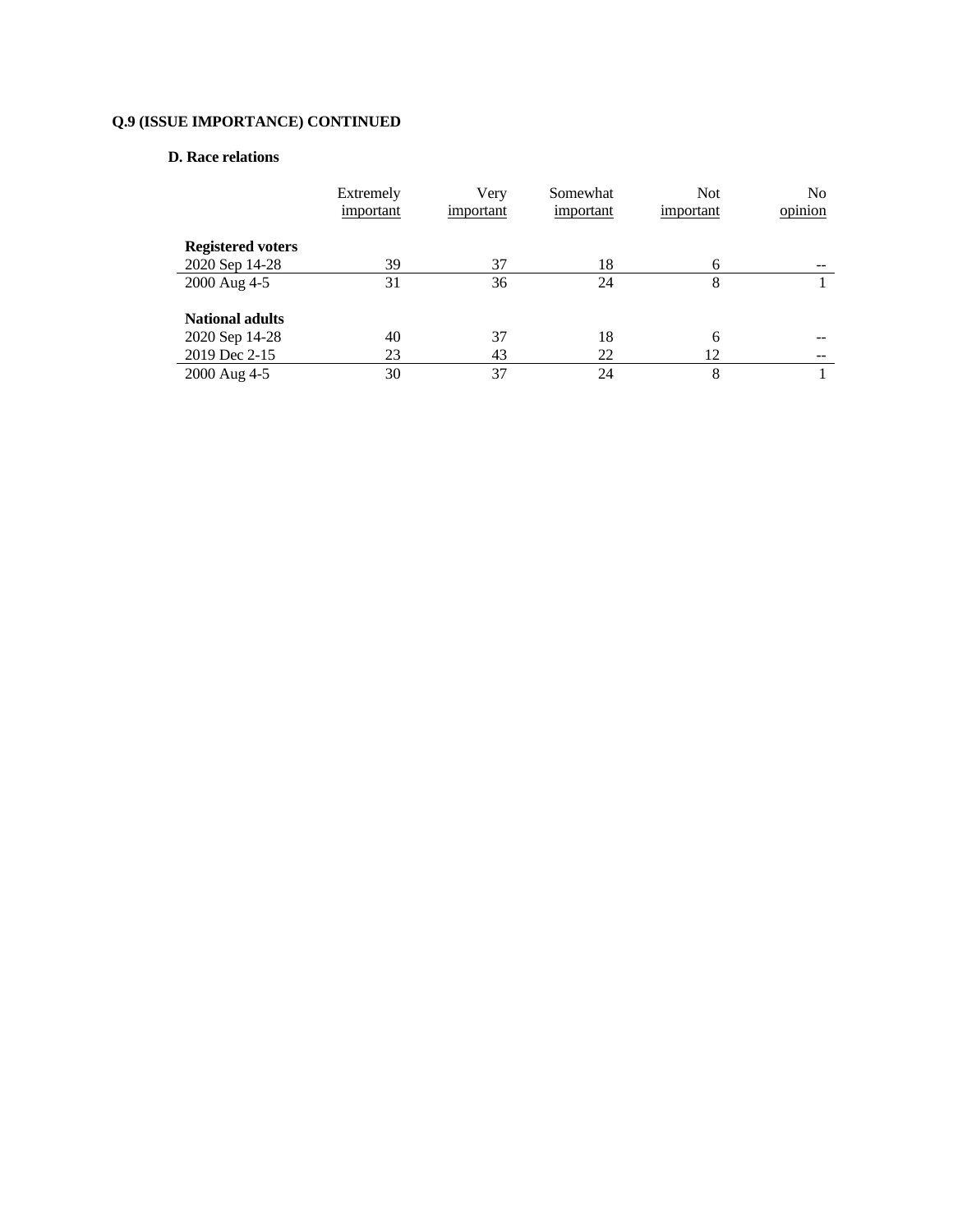# **E.** *(Asked of a half sample)* **Healthcare**

|                             | Extremely | Very      | Somewhat  | Not            | No           |
|-----------------------------|-----------|-----------|-----------|----------------|--------------|
|                             | important | important | important | important      | opinion      |
|                             |           |           |           |                |              |
| <b>Registered voters</b>    |           |           |           |                |              |
| 2020 Sep 14-28 ^            | 42        | 38        | 18        | $\overline{2}$ |              |
| 2019 Dec 2-15               | n/a       | n/a       | n/a       | n/a            | n/a          |
| 2016 May 18-22 <sup>†</sup> | 37        | 44        | 14        | $\overline{4}$ | *            |
| 2016 Jan 21-25 †            | 37        | 41        | 15        | 6              | 1            |
| 2012 Oct 10-11              | 48        | 37        | 12        | $\overline{3}$ | $\ast$       |
| 2012 Mar 25-26              | 39        | 41        | 17        | $\overline{4}$ | $\ast$       |
| 2012 Feb 16-19 ‡            | 37        | 38        | 19        | 6              | 1            |
| 2008 Oct 23-26              | 41        | 37        | 19        | 3              | $\ast$       |
| 2008 Jun 15-19              | 40        | 40        | 17        | $\mathfrak{Z}$ | --           |
| 2008 Feb 8-10               | 37        | 42        | 17        | 3              | $\ast$       |
| 2004 Oct 22-24              | 32        | 47        | 18        | $\overline{2}$ | *            |
| 2004 Feb 6-8                | 38        | 43        | 17        | $\sqrt{2}$     | *            |
| 2003 Sep 19-21              | 42        | 43        | 13        | $\mathbf{1}$   | *            |
| 2000 Aug 4-5                | 46        | 39        | 12        | 3              | $\ast$       |
| 2000 Jul 25-26              | 37        | 46        | 14        | $\overline{2}$ | $\ast$       |
| 2000 Apr 3-9                | --        | --        | $- \, -$  | $-$            |              |
| 1996 Oct 26-29 #            | 35        | 48        | 15        | $\mathbf{1}$   | $\mathbf{1}$ |
|                             |           |           |           |                |              |
| <b>National adults</b>      |           |           |           |                |              |
| 2020 Sep 14-28 ^            | 41        | 40        | 17        | $\sqrt{2}$     |              |
| 2019 Dec 2-15               | 35        | 46        | 16        | $\overline{2}$ |              |
| 2016 May 18-22 <sup>†</sup> | 38        | 45        | 14        | $\overline{4}$ | *            |
| 2016 Jan 21-25 †            | 37        | 42        | 15        | 6              | 1            |
| 2012 Oct 10-11              | n/a       | n/a       | n/a       | n/a            | n/a          |
| 2012 Mar 25-26              | n/a       | n/a       | n/a       | n/a            | n/a          |
| 2012 Feb 16-19 ‡            | 35        | 39        | 19        | 6              | 1            |
| 2008 Oct 23-26              | 41        | 37        | 19        | 3              | $\ast$       |
| 2008 Jun 15-19              | 41        | 39        | 17        | 3              | --           |
| 2008 Feb 8-10               | 37        | 42        | 17        | 3              | $\ast$       |
| 2004 Oct 22-24              | 33        | 47        | 18        | $\overline{2}$ | $\ast$       |
| 2004 Feb 6-8                | 38        | 44        | 16        | $\overline{2}$ | $\ast$       |
| 2003 Sep 19-21              | 43        | 42        | 13        | $\overline{2}$ | *            |
| 2000 Aug 4-5                | 44        | 40        | 12        | $\overline{3}$ | 1            |
| 2000 Jul 25-26              | 37        | 47        | 14        | $\overline{2}$ | ∗            |
| 2000 Apr 3-9                | 38        | 44        | 16        | $\overline{2}$ | *            |
| 1996 Oct 26-29 #            | n/a       | n/a       | n/a       | n/a            | n/a          |

^ Asked of a half sample

† WORDING: Healthcare and the Affordable Care Act

‡ WORDING: The Healthcare Law passed in 2010

# WORDING: Healthcare policy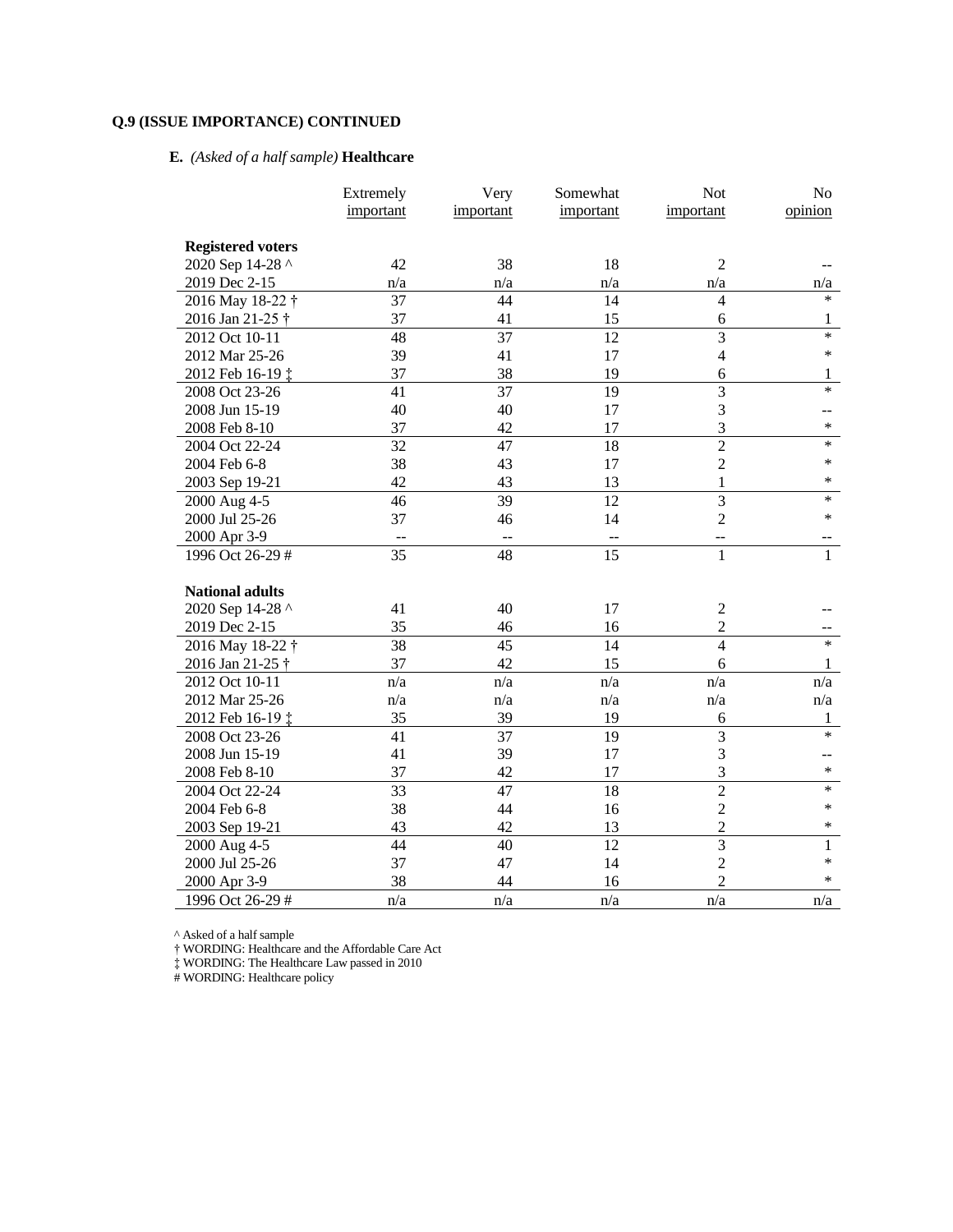# **F.** *(Asked of a half sample)* **Taxes**

|                          | Extremely | Very      | Somewhat  | Not                     | N <sub>o</sub> |
|--------------------------|-----------|-----------|-----------|-------------------------|----------------|
|                          | important | important | important | important               | opinion        |
|                          |           |           |           |                         |                |
| <b>Registered voters</b> |           |           |           |                         |                |
| 2020 Sep 14-28 ^         | 25        | 36        | 33        | 6                       |                |
| 2019 Dec 2-15            | n/a       | n/a       | n/a       | n/a                     | n/a            |
| 2016 May 18-22           | 25        | 45        | 27        | 3                       | $\ast$         |
| 2016 Jan 21-25           | 25        | 44        | 27        | 4                       | $\ast$         |
| 2012 Feb 16-19           | 29        | 42        | 25        | $\overline{3}$          | $\ast$         |
| 2008 Oct 23-26           | 40        | 40        | 18        | $\overline{2}$          | $\ast$         |
| 2008 Jun 15-19           | 34        | 39        | 23        | $\overline{4}$          | $\ast$         |
| 2008 Feb 8-10            | 27        | 42        | 27        | 4                       | $\ast$         |
| 2004 Feb 6-8             | 28        | 46        | 22        | $\overline{3}$          | 1              |
| 2003 Sep 19-21           | 35        | 41        | 20        | 3                       | 1              |
| 2000 Aug 4-5             | 42        | 41        | 15        | $\overline{2}$          | $\ast$         |
| 2000 Jul 25-26           | 32        | 45        | 20        | 3                       | $\ast$         |
| 1996 Oct 26-29           | 32        | 50        | 15        | $\overline{2}$          | $\mathbf{1}$   |
| 1996 Jul 18-21           | 32        | 50        | 15        | $\overline{2}$          | 1              |
|                          |           |           |           |                         |                |
| <b>National adults</b>   |           |           |           |                         |                |
| 2020 Sep 14-28 ^         | 26        | 37        | 31        | 6                       |                |
| 2019 Dec 2-15            | 23        | 49        | 24        | 4                       |                |
| 2016 May 18-22           | 26        | 45        | 25        | 3                       | $\ast$         |
| 2016 Jan 21-25           | 25        | 44        | 26        | 4                       | 1              |
| 2012 Feb 16-19           | 29        | 44        | 23        | 3                       | $\ast$         |
| 2008 Oct 23-26           | 40        | 41        | 17        | $\overline{2}$          | $\ast$         |
| 2008 Jun 15-19           | 34        | 38        | 24        | $\overline{\mathbf{4}}$ | $\ast$         |
| 2008 Feb 8-10            | 27        | 42        | 27        | $\overline{4}$          | $\ast$         |
| 2004 Feb 6-8             | 29        | 45        | 22        | $\overline{3}$          | $\mathbf{1}$   |
| 2003 Sep 19-21           | 36        | 41        | 20        | $\overline{2}$          | $\mathbf{1}$   |
| 2000 Aug 4-5             | 40        | 42        | 16        | $\overline{2}$          | $\ast$         |
| 2000 Jul 25-26           | 33        | 44        | 19        | $\overline{3}$          | 1              |
| 1996 Oct 26-29           | n/a       | n/a       | n/a       | n/a                     | n/a            |
| 1996 Jul 18-21           | 32        | 51        | 14        | $\overline{2}$          | 1              |

^ Asked of a half sample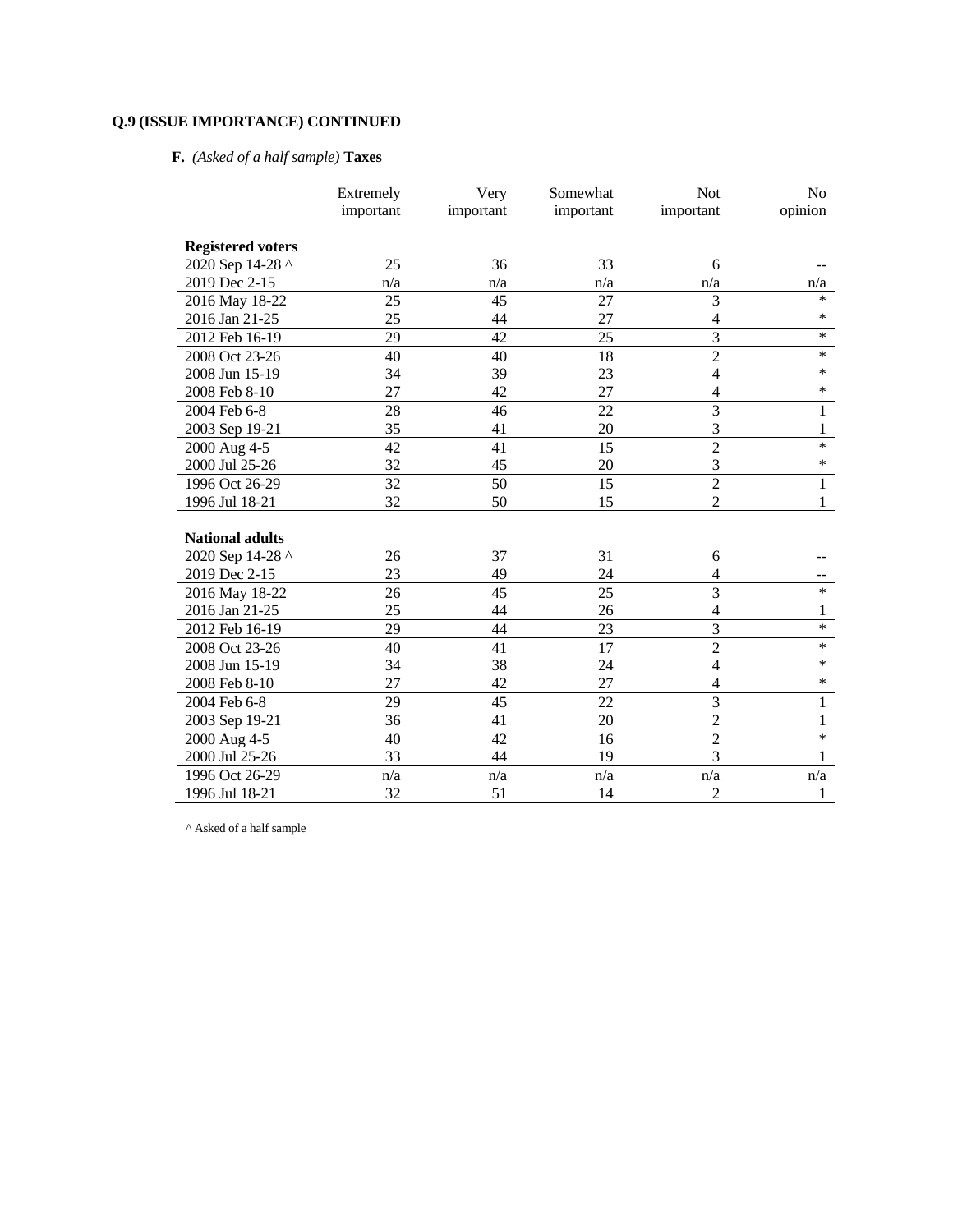# **G.** *(Asked of a half sample)* **Immigration**

|                          | Extremely | Very      | Somewhat  | <b>Not</b>     | No      |
|--------------------------|-----------|-----------|-----------|----------------|---------|
|                          | important | important | important | important      | opinion |
|                          |           |           |           |                |         |
| <b>Registered voters</b> |           |           |           |                |         |
| 2020 Sep 14-28 ^         | 29        | 36        | 27        | 8              |         |
| 2019 Dec 2-15            | n/a       | n/a       | n/a       | n/a            | n/a     |
| 2016 May 18-22           | 28        | 40        | 26        | 6              | $\ast$  |
| 2016 Jan 21-25           | 28        | 39        | 28        | 5              |         |
| 2012 Feb 16-19           | 15        | 35        | 38        | 12             |         |
| 2008 Oct 23-26 †         | 26        | 32        | 33        | 9              | $\ast$  |
| 2008 Jun 15-19 †         | 27        | 32        | 31        | 9              | 1       |
| 2008 Feb 8-10 †          | 27        | 34        | 29        | 9              |         |
| 2004 Feb 6-8             | 19        | 36        | 37        | 8              | $\ast$  |
|                          |           |           |           |                |         |
| <b>National adults</b>   |           |           |           |                |         |
| 2020 Sep 14-28 ^         | 30        | 37        | 26        | 7              |         |
| 2019 Dec 2-15            | 28        | 46        | 21        | 5              | *       |
| 2016 May 18-22           | 29        | 40        | 25        | $\overline{7}$ | $\ast$  |
| 2016 Jan 21-25           | 28        | 38        | 28        | 5              | 1       |
| 2012 Feb 16-19           | 15        | 34        | 37        | 13             | 1       |
| 2008 Oct 23-26 †         | 25        | 32        | 33        | 9              | $\ast$  |
| 2008 Jun 15-19 †         | 27        | 32        | 31        | 10             | *       |
| 2008 Feb 8-10 †          | 26        | 34        | 30        | 9              | 1       |
| 2004 Feb 6-8             | 19        | 36        | 36        | 8              | 1       |

^ Asked of a half sample

† WORDING: Illegal immigration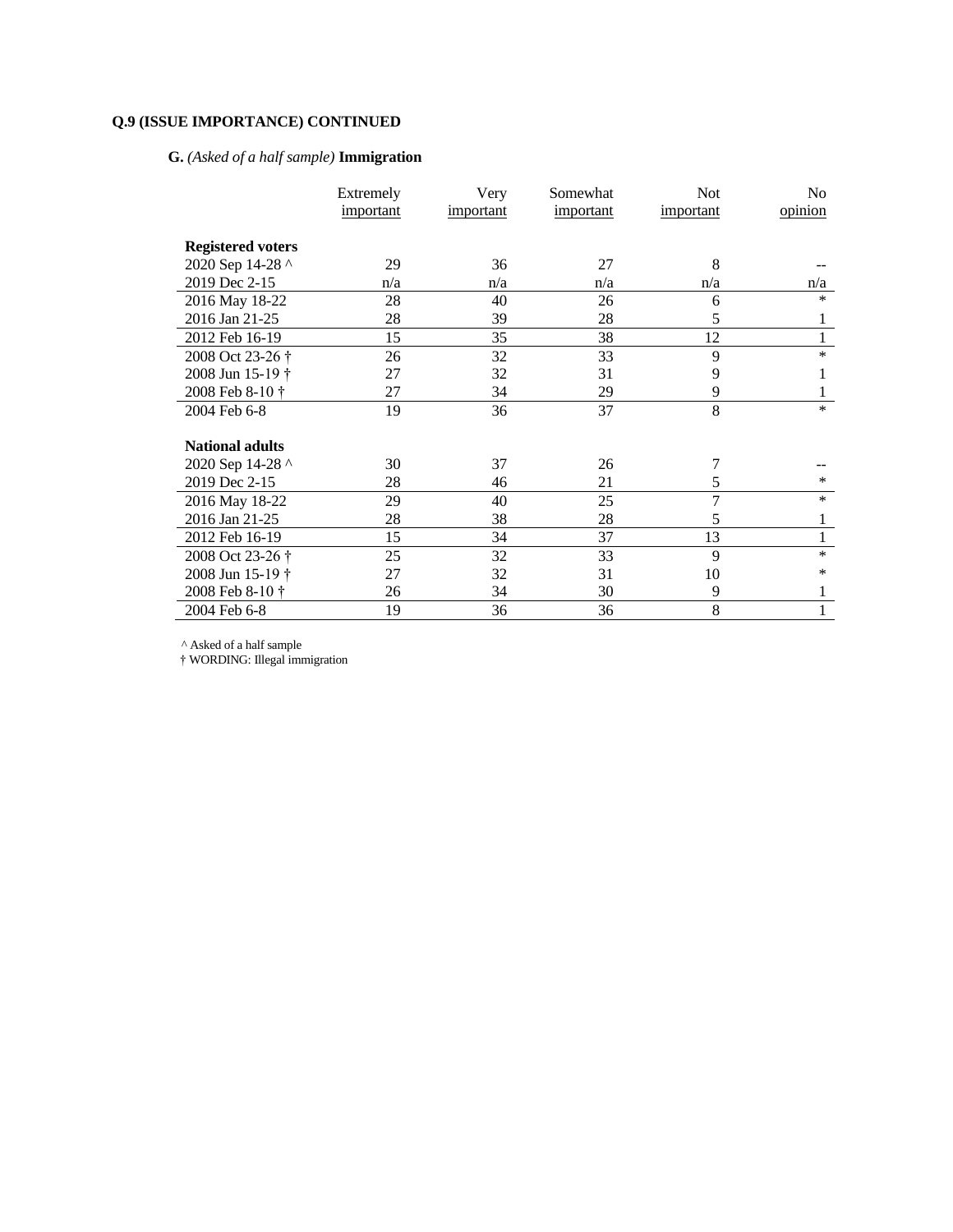# **H.** *(Asked of a half sample)* **Terrorism and National Security**

|                          | Extremely | Very      | Somewhat  | <b>Not</b>     | N <sub>o</sub> |
|--------------------------|-----------|-----------|-----------|----------------|----------------|
|                          | important | important | important | important      | opinion        |
| <b>Registered voters</b> |           |           |           |                |                |
| 2020 Sep 14-28 ^         | 44        | 39        | 11        | 6              |                |
| 2019 Dec 2-15            | n/a       | n/a       | n/a       | n/a            | n/a            |
| 2016 May 18-22           | 46        | 41        | 10        | 3              |                |
| 2016 Jan 21-25           | 46        | 40        | 11        | 3              | *              |
| 2012 Feb 16-19           | 34        | 38        | 25        | $\overline{3}$ | $\ast$         |
| 2008 Oct 23-26 †         | 42        | 38        | 17        | 3              | $\ast$         |
| 2008 Jun 15-19 †         | 40        | 37        | 19        | 4              | *              |
| 2008 Feb 8-10 †          | 41        | 36        | 19        | 4              | *              |
| 2004 Oct 22-24 †         | 45        | 40        | 13        | $\overline{2}$ | $\ast$         |
| 2004 Feb 6-8 †           | 43        | 44        | 11        | $\overline{c}$ | *              |
| 2003 Dec 5-7 †           | 49        | 40        | 9         | $\overline{c}$ | $\ast$         |
| 2003 Sep 19-21 †         | 48        | 39        | 11        | 1              | 1              |
| <b>National adults</b>   |           |           |           |                |                |
| 2020 Sep 14-28 ^         | 43        | 39        | 12        | 6              |                |
| 2019 Dec 2-15            | 34        | 46        | 16        | 3              |                |
| 2016 May 18-22           | 45        | 42        | 10        | 3              | $\ast$         |
| 2016 Jan 21-25           | 46        | 39        | 11        | 4              | *              |
| 2012 Feb 16-19           | 33        | 41        | 22        | 3              | $\ast$         |
| 2008 Oct 23-26 †         | 42        | 38        | 17        | $\overline{3}$ | $\mathbf 1$    |
| 2008 Jun 15-19 †         | 41        | 35        | 20        | 4              | *              |
| 2008 Feb 8-10 †          | 40        | 37        | 19        | 4              | *              |
| 2004 Oct 22-24 †         | 45        | 40        | 13        | $\overline{2}$ | $\ast$         |
| 2004 Feb 6-8 †           | 43        | 42        | 11        | 3              | 1              |
| 2003 Dec 5-7 †           | 48        | 40        | 10        | $\overline{c}$ | *              |
| 2003 Sep 19-21 †         | 49        | 38        | 11        | $\overline{2}$ | *              |

^ Asked of a half sample

† WORDING: Terrorism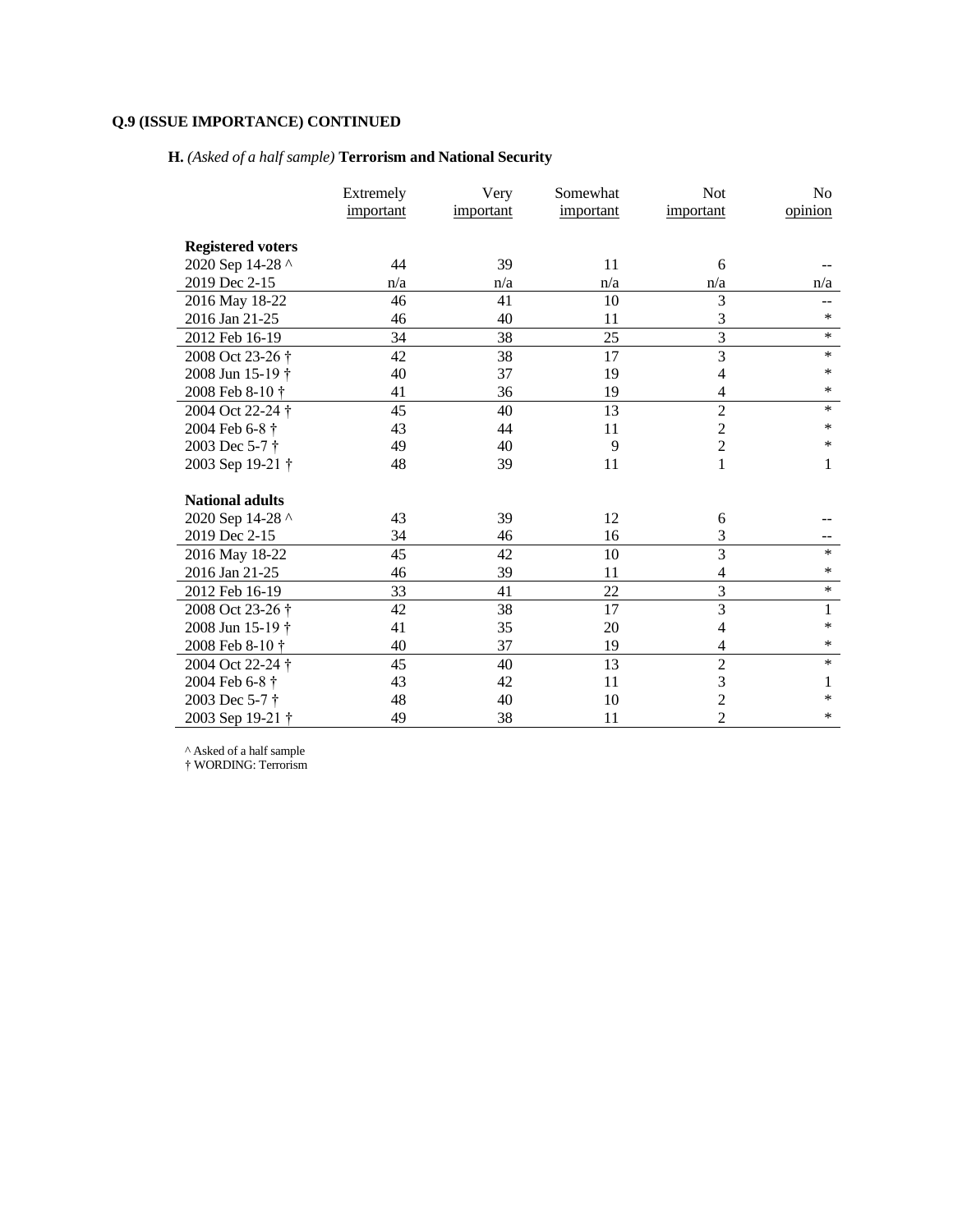# **I.** *(Asked of a half sample)* **Gun policy**

|                          | Extremely | Very      | Somewhat  | <b>Not</b> | No             |
|--------------------------|-----------|-----------|-----------|------------|----------------|
|                          | important | important | important | important  | opinion        |
| <b>Registered voters</b> |           |           |           |            |                |
| 2020 Sep 14-28 ^         | 37        | 31        | 27        | 6          |                |
| 2019 Dec 2-15            | n/a       | n/a       | n/a       | n/a        | n/a            |
| 2016 May 18-22           | 26        | 37        | 25        | 13         | $\ast$         |
| 2016 Jan 21-25           | 31        | 37        | 21        | 11         | *              |
| 2004 Feb 6-8             | 20        | 33        | 31        | 15         | 1              |
| 2000 Aug 4-5 †           | 30        | 34        | 22        | 13         | 1              |
| 2000 Jul 25-26 †         | 31        | 31        | 24        | 12         | $\overline{2}$ |
| 2000 Apr 3-9 ‡           | n/a       | n/a       | n/a       | n/a        | n/a            |
| <b>National adults</b>   |           |           |           |            |                |
| 2020 Sep 14-28 ^         | 36        | 32        | 25        | 7          |                |
| 2019 Dec 2-15            | 34        | 40        | 19        |            | ∗              |
| 2016 May 18-22           | 26        | 37        | 24        | 13         |                |
| 2016 Jan 21-25           | 31        | 35        | 22        | 12         | 1              |
| 2004 Feb 6-8             | 21        | 32        | 31        | 15         | 1              |
| 2000 Aug 4-5 †           | 29        | 35        | 23        | 12         | 1              |
| 2000 Jul 25-26 †         | 30        | 32        | 24        | 12         | 2              |
| 2000 Apr 3-9 ‡           | 34        | 35        | 19        | 11         |                |

^ Asked of a half sample

† WORDING: The gun issue

‡ WORDING: Gun control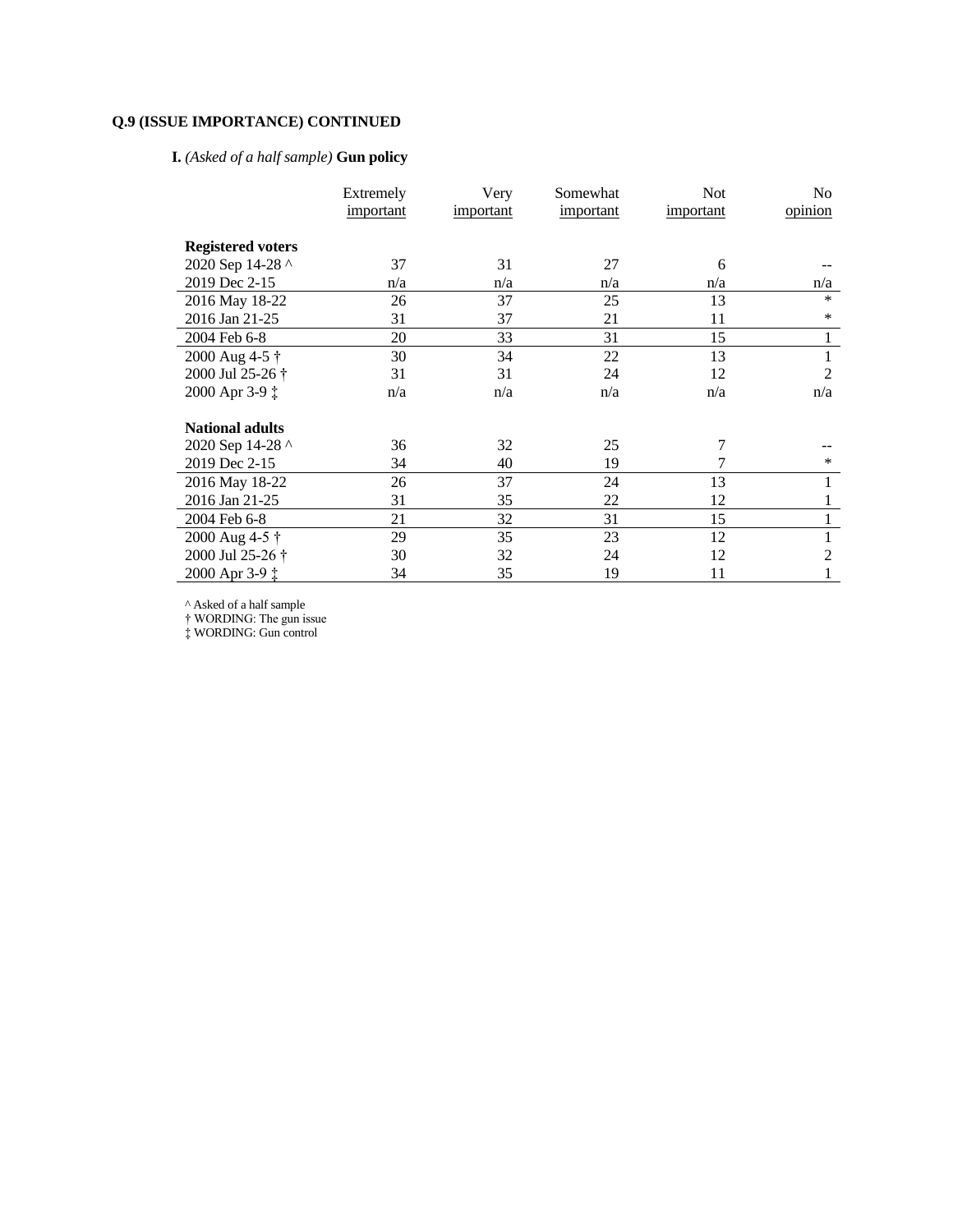# **J.** *(Asked of a half sample)* **Education**

|                          | Extremely | Very           | Somewhat                | <b>Not</b>     | No           |
|--------------------------|-----------|----------------|-------------------------|----------------|--------------|
|                          | important | important      | important               | important      | opinion      |
|                          |           |                |                         |                |              |
| <b>Registered voters</b> |           |                |                         |                |              |
| 2020 Sep 14-28 ^         | 40        | 42             | 16                      | $\sqrt{2}$     |              |
| 2019 Dec 2-15            | 36        | 49             | 14                      | $\overline{c}$ | $\ast$       |
| 2016 May 18-22           | 35        | 46             | 19                      | $\overline{3}$ | $\ast$       |
| 2016 Jan 21-25           | 38        | 41             | 19                      | $\overline{2}$ | $\ast$       |
| 2008 Oct 23-26           | 35        | 45             | 17                      | $\overline{4}$ | $\ast$       |
| 2008 Feb 8-10            | 31        | 52             | 15                      | $\overline{c}$ |              |
| 2004 Oct 22-24 ^         | 40        | 46             | 12                      | $\overline{2}$ | $\ast$       |
| 2004 Feb 6-8             | 42        | 43             | 13                      | $\overline{c}$ | $\ast$       |
| 2003 Dec 5-7             | 44        | 44             | 10                      | $\overline{c}$ |              |
| 2003 Sep 19-21           | 41        | 47             | 9                       | $\overline{2}$ | $\mathbf{1}$ |
| 2000 Oct 20-22           | 51        | 40             | $\overline{7}$          | $\overline{2}$ | $\ast$       |
| 2000 Aug 4-5             | 44        | 45             | 8                       | $\overline{2}$ | 1            |
| 2000 Jul 25-26           | --        | $\overline{a}$ | $-$                     |                |              |
| 2000 Apr 3-9             | 42        | 47             | 10                      | $\mathbf{1}$   |              |
| 1996 Oct 26-29           | 41        | 49             | $\overline{8}$          | $\mathbf{1}$   | $\mathbf{1}$ |
| 1996 Jul 18-21           | 36        | 49             | 14                      | $\overline{2}$ | $\ast$       |
|                          |           |                |                         |                |              |
| <b>National adults</b>   |           |                |                         |                |              |
| 2020 Sep 14-28 ^         | 39        | 43             | 15                      | 3              |              |
| 2019 Dec 2-15            | 33        | 50             | 15                      | $\overline{2}$ |              |
| 2016 May 18-22           | 38        | 48             | 12                      | $\overline{2}$ | $\ast$       |
| 2016 Jan 21-25           | 36        | 43             | 17                      | 3              | *            |
| 2008 Oct 23-26           | 39        | 41             | 18                      | $\overline{2}$ | $\ast$       |
| 2008 Feb 8-10            | 35        | 46             | 16                      | 3              | $\ast$       |
| 2004 Oct 22-24 ^         | 32        | 52             | 14                      | $\overline{2}$ | --           |
| 2004 Feb 6-8             | 41        | 45             | 12                      | $\overline{2}$ | $\ast$       |
| 2003 Dec 5-7             | 43        | 43             | 12                      | $\overline{c}$ | $\ast$       |
| 2003 Sep 19-21           | 45        | 43             | 11                      | $\mathbf{1}$   | $\ast$       |
| 2000 Oct 20-22           | n/a       | n/a            | $\mathrm{n}/\mathrm{a}$ | n/a            | n/a          |
| 2000 Aug 4-5             | 50        | 41             | 7                       | $\overline{2}$ | $\ast$       |
| 2000 Jul 25-26           | 43        | 46             | 9                       | $\overline{2}$ | $\ast$       |
| 2000 Apr 3-9             | 46        | 43             | 9                       | $\overline{2}$ | $\ast$       |
| 1996 Oct 26-29           | n/a       | n/a            | n/a                     | n/a            | n/a          |
| 1996 Jul 18-21           | 42        | 50             | $\tau$                  | 1              | 1            |

 $^\wedge$  Asked of a half sample.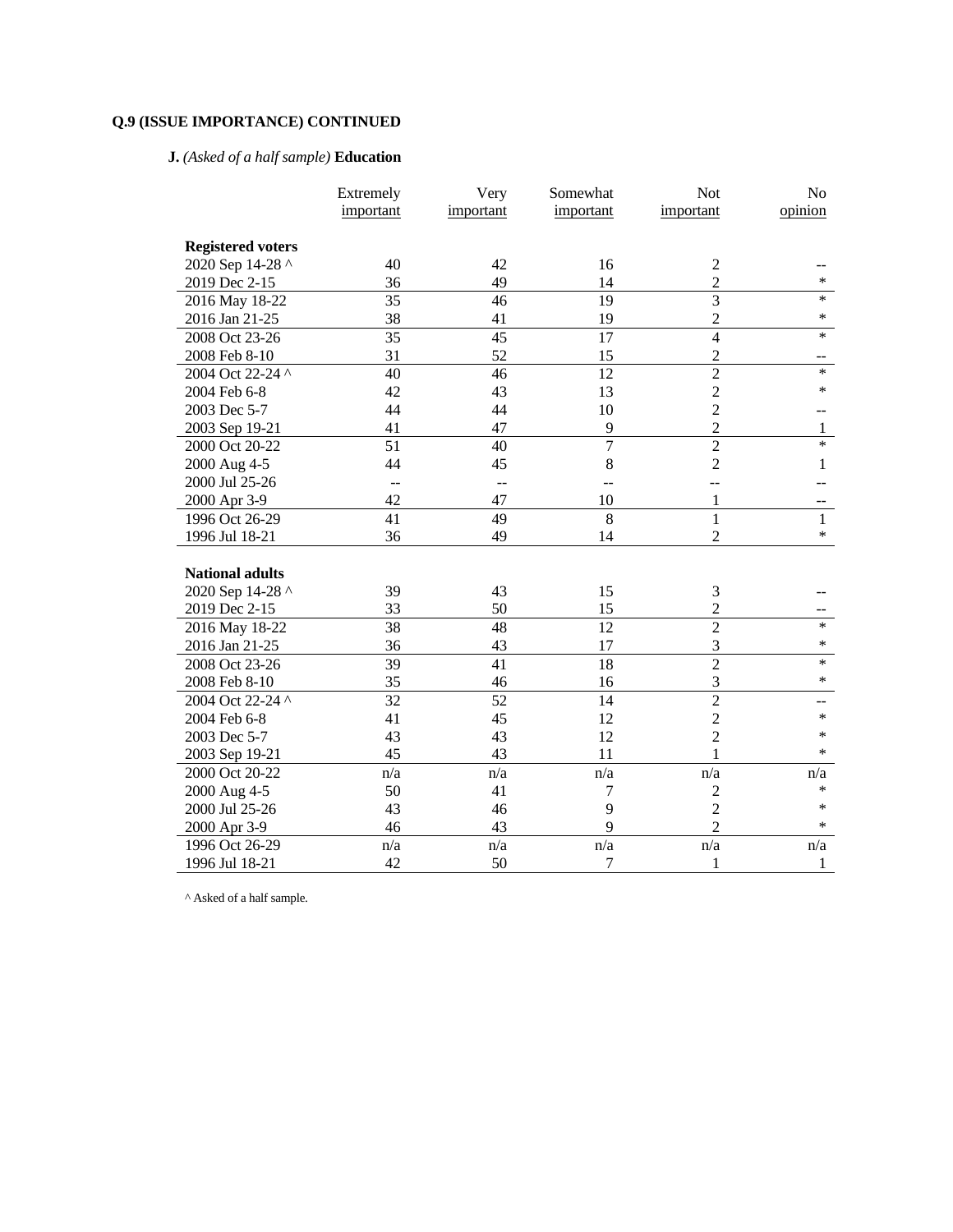# **K.** *(Asked of a half sample)* **The federal budget deficit**

|                             | Extremely      | Very           | Somewhat     | Not                                                              | No             |
|-----------------------------|----------------|----------------|--------------|------------------------------------------------------------------|----------------|
|                             | important      | important      | important    | important                                                        | opinion        |
|                             |                |                |              |                                                                  |                |
| <b>Registered voters</b>    |                |                |              |                                                                  |                |
| 2020 Sep 14-28 ^            | 24             | 41             | 26           | 9                                                                |                |
| 2019 Dec 2-15               | n/a            | n/a            | n/a          | n/a                                                              | n/a            |
| 2016 May 18-22              | 36             | 42             | 18           | $\overline{4}$                                                   | $\ast$         |
| 2016 Jan 21-25              | 30             | 41             | 23           | 6                                                                |                |
| 2012 Oct 10-11 <sup>+</sup> | 50             | 37             | 11           | $\overline{2}$                                                   | 1              |
| 2012 Mar 25-26 <sup>+</sup> | 44             | 33             | 19           | $\overline{4}$                                                   | *              |
| 2012 Feb 16-19              | 38             | 41             | 17           | 3                                                                | *              |
| 2008 Oct 23-26              | 45             | 38             | 16           | $\mathbf{1}$                                                     | $\ast$         |
| 2008 Feb 8-10               | 31             | 42             | 22           | $\overline{4}$                                                   | 1              |
| 2004 Feb 6-8                | 30             | 43             | 22           | $\overline{4}$                                                   | $\mathbf{1}$   |
| 2003 Dec 5-7                | 32             | 42             | 23           | 3                                                                | *              |
| 2003 Sep 19-21              | 38             | 36             | 23           | $\overline{c}$                                                   | $\mathbf{1}$   |
| 1996 Oct 26-29              | 29             | 49             | 17           | $\overline{3}$                                                   | $\overline{c}$ |
| 1996 Jul 18-21              | 33             | 47             | 17           | $\overline{c}$                                                   | $\mathbf{1}$   |
| 1996 May 9-12 ‡             | 31             | 49             | 15           | $\overline{4}$                                                   | 1              |
|                             |                |                |              |                                                                  |                |
| <b>National adults</b>      |                |                |              |                                                                  |                |
| 2020 Sep 14-28 ^            | 23             | 41             | 26           | 10                                                               | *              |
| 2019 Dec 2-15               | 23             | 46             | 24           | 6                                                                | *              |
| 2016 May 18-22              | 34             | 44             | 17           | $\overline{4}$                                                   | *              |
| 2016 Jan 21-25              | 30             | 41             | 22           | 5                                                                | 1              |
| 2012 Oct 10-11 <sup>+</sup> | n/a            | n/a            | n/a          | n/a                                                              | n/a            |
| 2012 Mar 25-26 <sup>+</sup> | n/a            | n/a            | n/a          | n/a                                                              | n/a            |
| 2012 Feb 16-19              | 37             | 41             | 17           | $\overline{4}$                                                   | 1              |
| 2008 Oct 23-26              | 44             | 38             | 16           | $\overline{2}$                                                   | $\ast$         |
| 2008 Feb 8-10               | 30             | 43             | 22           | $\overline{4}$                                                   | $\mathbf{1}$   |
| 2004 Feb 6-8                | 30             | 42             | 22           | $\overline{4}$                                                   | $\overline{c}$ |
| 2003 Dec 5-7                | 32             | 43             | 23           | $\overline{c}$                                                   | $\ast$         |
| 2003 Sep 19-21              | 39             | 35             | 23           | $\overline{2}$                                                   | $\mathbf{1}$   |
| 1996 Oct 26-29              | $\overline{a}$ | $\overline{a}$ | $\mathbf{u}$ | --                                                               | --             |
| 1996 Jul 18-21              | 32             | 46             | 17           | $\mathfrak{2}% _{T}=\mathfrak{2}_{T}\!\left( T_{T_{1}}\right) ,$ | $\overline{2}$ |
| 1996 May 9-12 ‡             | 31             | 49             | 16           | 3                                                                | $\mathbf{1}$   |

^ Asked of a half sample.

† WORDING: The federal budget deficit and national debt

‡ WORDING: Balancing the federal budget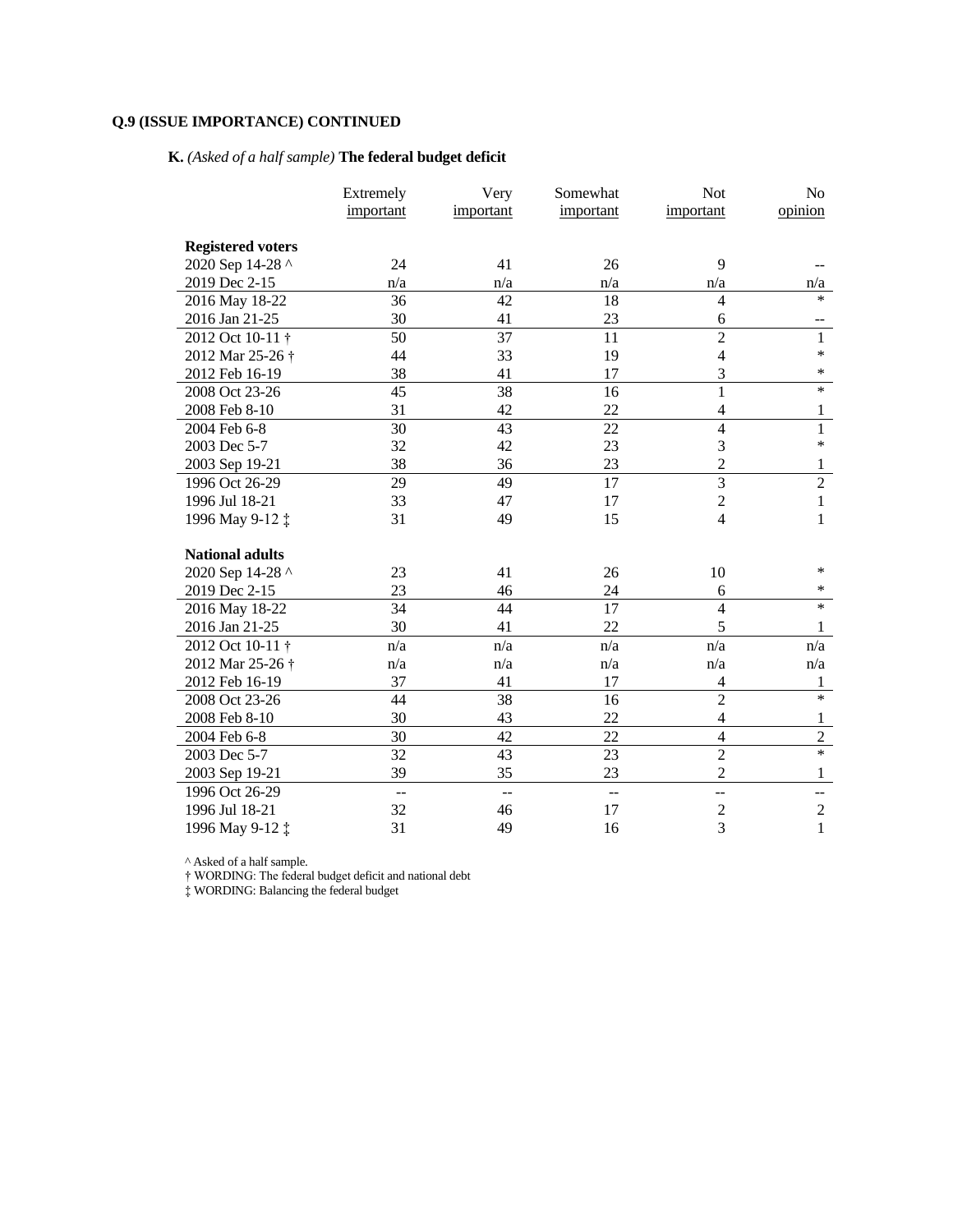# **L.** *(Asked of a half sample)* **Abortion**

|                          | Extremely | Very      | Somewhat  | <b>Not</b> | No             |
|--------------------------|-----------|-----------|-----------|------------|----------------|
|                          | important | important | important | important  | opinion        |
|                          |           |           |           |            |                |
| <b>Registered voters</b> |           |           |           |            |                |
| 2020 Sep 14-28 ^         | 30        | 31        | 24        | 15         |                |
| 2019 Dec 2-15            | n/a       | n/a       | n/a       | n/a        | n/a            |
| 2004 Feb 6-8             | 22        | 31        | 28        | 18         | 1              |
| 2000 Aug 4-5             | 30        | 26        | 24        | 18         | $\overline{2}$ |
| 2000 Jul 25-26           | 26        | 27        | 27        | 18         | $\overline{2}$ |
| 2000 Apr 3-9             | n/a       | n/a       | n/a       | n/a        | n/a            |
| 1996 Jul 18-21           | 24        | 29        | 24        | 21         | 2              |
|                          |           |           |           |            |                |
| <b>National adults</b>   |           |           |           |            |                |
| 2020 Sep 14-28 ^         | 30        | 31        | 23        | 14         | $\ast$         |
| 2019 Dec 2-15            | 25        | 33        | 24        | 17         | 1              |
| 2004 Feb 6-8             | 22        | 30        | 28        | 19         | 1              |
| 2000 Aug 4-5             | 29        | 27        | 22        | 20         | $\overline{2}$ |
| 2000 Jul 25-26           | 25        | 27        | 27        | 19         | 2              |
| 2000 Apr 3-9             | 26        | 27        | 30        | 15         | $\overline{2}$ |
| 1996 Jul 18-21           | 23        | 30        | 25        | 20         | $\overline{2}$ |

 $^\wedge$  Asked of a half sample.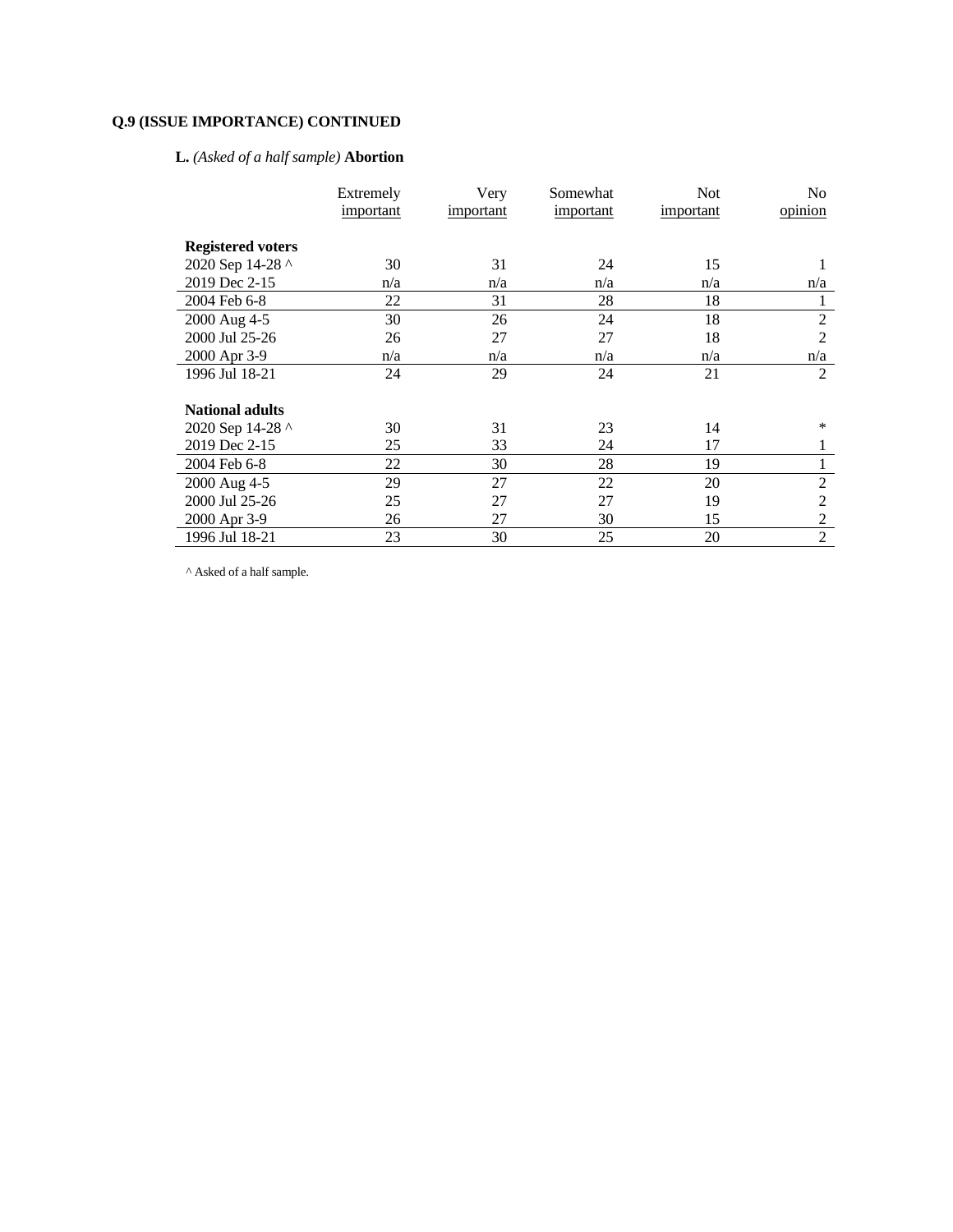## **M.** *(Asked of a half sample)* **Climate Change**

|                          | Extremely<br>important | Very<br>important | Somewhat<br>important | <b>Not</b><br>important | No<br>opinion |
|--------------------------|------------------------|-------------------|-----------------------|-------------------------|---------------|
|                          |                        |                   |                       |                         |               |
| <b>Registered voters</b> |                        |                   |                       |                         |               |
| 2020 Sep 14-28 ^         | 28                     | 27                | 27                    | 19                      |               |
| 2019 Dec 2-15            | n/a                    | n/a               | n/a                   | n/a                     | n/a           |
| 2016 May 18-22           | 20                     | 24                | 28                    | 27                      |               |
| 2016 Jan 21-25           | 16                     | 28                | 26                    | 29                      | *             |
|                          |                        |                   |                       |                         |               |
| <b>National adults</b>   |                        |                   |                       |                         |               |
| 2020 Sep 14-28 ^         | 30                     | 28                | 24                    | 18                      |               |
| 2019 Dec 2-15            | 26                     | 29                | 23                    | 22                      | $\ast$        |
| 2016 May 18-22           | 21                     | 26                | 27                    | 26                      |               |
| 2016 Jan 21-25           | 16                     | 29                | 27                    | 28                      | $\ast$        |

 $^\wedge$  Asked of a half sample.

## *For comparison***: The environment**

|                          | Extremely | Very      | Somewhat  | <b>Not</b> | No      |
|--------------------------|-----------|-----------|-----------|------------|---------|
|                          | important | important | important | important  | opinion |
|                          |           |           |           |            |         |
| <b>Registered voters</b> |           |           |           |            |         |
| 2008 Oct 23-26           | 26        | 36        | 31        | 6          | 1       |
| 2008 Feb 8-10 †          | 28        | 34        | 26        | 11         |         |
| 2004 Oct 22-24 ^         | 21        | 38        | 36        | 5          | $\ast$  |
| 2004 Feb 6-8             | 25        | 37        | 32        | 6          | *       |
| 2003 Sep 19-21           | 28        | 40        | 29        | 3          | *       |
| 2000 Jul 25-26           | 28        | 42        | 26        | 4          | $\ast$  |
| 2000 Apr 3-9 ‡           | n/a       | n/a       | n/a       | n/a        | n/a     |
| 1996 Jul 18-21           | 24        | 48        | 24        | 3          |         |
|                          |           |           |           |            |         |
| <b>National adults</b>   |           |           |           |            |         |
| 2008 Oct 23-26           | 26        | 36        | 31        | 6          | 1       |
| 2008 Feb 8-10 †          | 27        | 35        | 27        | 11         |         |
| 2004 Oct 22-24 ^         | 22        | 38        | 35        | 5          | $\ast$  |
| 2004 Feb 6-8             | 25        | 37        | 32        | 5          | 1       |
| 2003 Sep 19-21           | 30        | 40        | 27        | 3          | *       |
| 2000 Jul 25-26           | 29        | 42        | 25        | 4          | $\ast$  |
| 2000 Apr 3-9 ‡           | 26        | 40        | 30        | 4          | *       |
| 1996 Jul 18-21           | 27        | 49        | 21        | 3          | 1       |

^ Asked of a half sample.

†WORDING: The environment, including global warming

‡WORDING: Environmental protection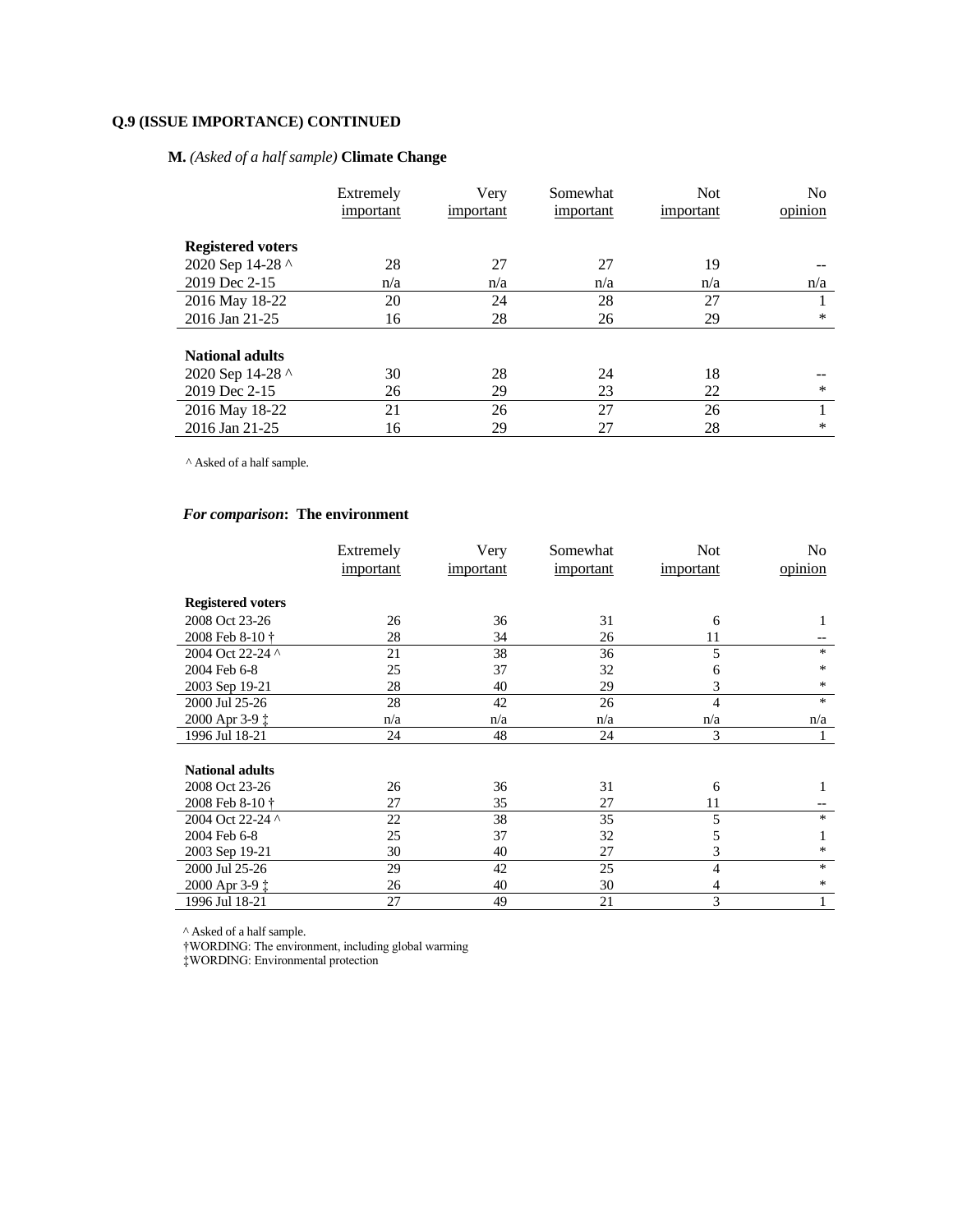## **N.** *(Asked of a half sample)* **Crime**

|                          | Extremely | Very      | Somewhat  | <b>Not</b> | N <sub>0</sub> |
|--------------------------|-----------|-----------|-----------|------------|----------------|
|                          | important | important | important | important  | opinion        |
| <b>Registered voters</b> |           |           |           |            |                |
| 2020 Sep 14-28 ^         | 34        | 45        | 17        | 4          |                |
| 1996 Oct 26-29           | 36        | 50        | 12        |            |                |
| 1996 Jul 18-21           | 37        | 52        | 10        |            |                |
| <b>National adults</b>   |           |           |           |            |                |
| 2020 Sep 14-28 ^         | 33        | 45        | 17        |            |                |
| 1996 Oct 26-29           | n/a       | n/a       | n/a       | n/a        | n/a            |
| 1996 Jul 18-21           | 38        | 53        | 8         |            | $\ast$         |

 $^\wedge$  Asked of a half sample.

## **O.** *(Asked of a half sample)* **Relations with China**

|                                              | Extremely<br>important | Very<br>important | Somewhat<br>important | <b>Not</b><br>important | N <sub>0</sub><br>$\cdot$ $\cdot$<br>opinion |
|----------------------------------------------|------------------------|-------------------|-----------------------|-------------------------|----------------------------------------------|
| <b>Registered voters</b><br>2020 Sep 14-28 ^ | 23                     | 41                | 32                    | 3                       | --                                           |
| <b>National adults</b><br>2020 Sep 14-28 ^   | 23                     | 41                | 31                    |                         | --                                           |

 $^\wedge$  Asked of a half sample.

## **P.** *(Asked of a half sample)* **Relations with Russia**

|                                              | Extremely<br>important | Very<br>important | Somewhat<br>important | <b>Not</b><br>important | N <sub>0</sub><br>opinion |
|----------------------------------------------|------------------------|-------------------|-----------------------|-------------------------|---------------------------|
| <b>Registered voters</b><br>2020 Sep 14-28 ^ | 21                     | 28                | 39                    |                         |                           |
| <b>National adults</b><br>2020 Sep 14-28 ^   | 21                     | 30                | 36                    |                         |                           |

^ Asked of a half sample.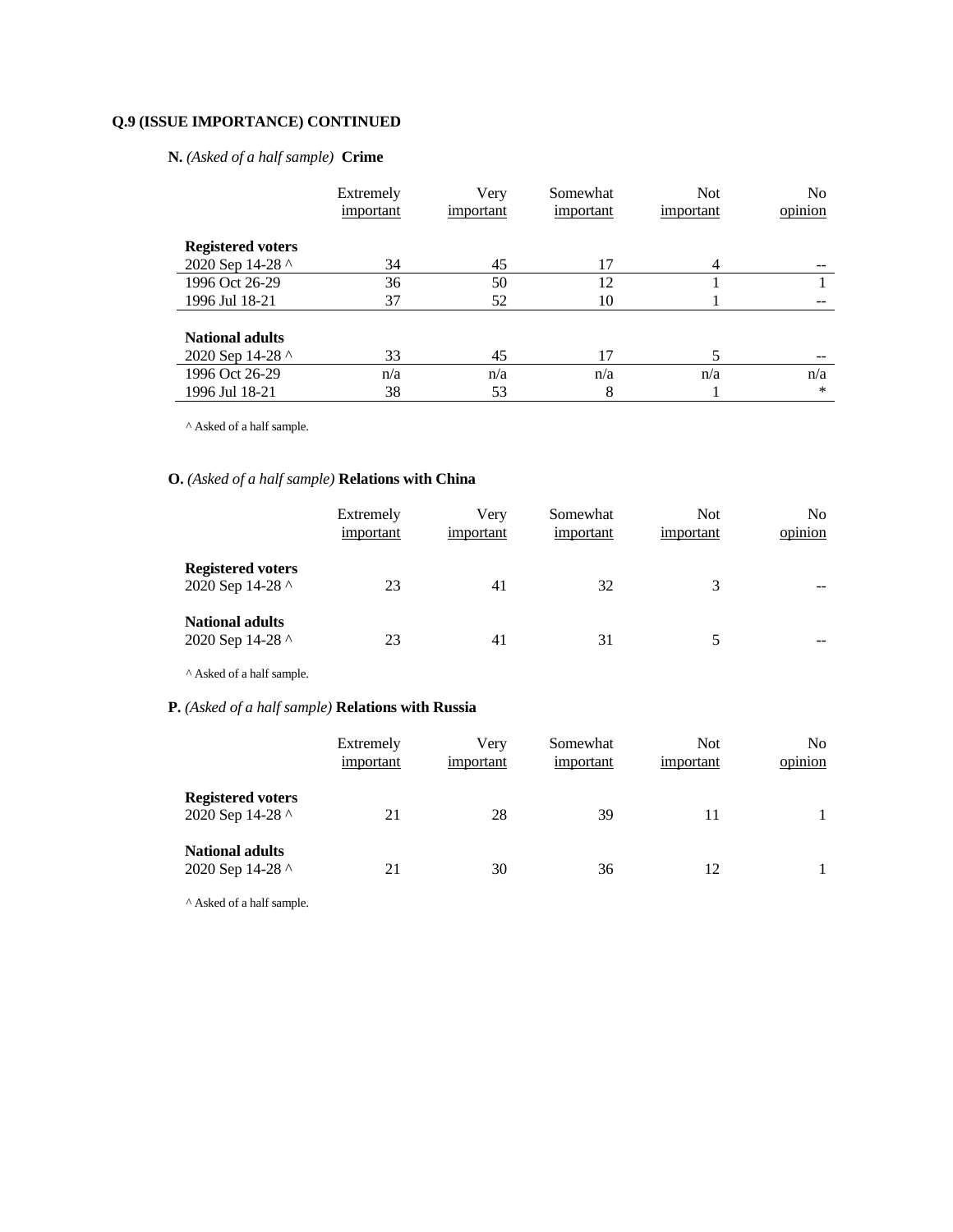|                            |              |             |      | QN9A: Candidates' Position on the Economy BY Total + Gender + Race I + Age + Education + Party I.D. + Ideology |             |                          | <b>GALLUP POLL NEWS SURVEY</b><br>September 2020 (Registered Voters)<br><b>Public Release Data</b> |                          |       |                          |                          |                          |                         |                          |                |                  |                          |                          |
|----------------------------|--------------|-------------|------|----------------------------------------------------------------------------------------------------------------|-------------|--------------------------|----------------------------------------------------------------------------------------------------|--------------------------|-------|--------------------------|--------------------------|--------------------------|-------------------------|--------------------------|----------------|------------------|--------------------------|--------------------------|
|                            |              |             |      | Gender                                                                                                         | Race I      |                          |                                                                                                    | Age                      |       |                          | Education                |                          |                         | Party I.D.               |                |                  | Ideology                 |                          |
|                            |              | Total       | Male | Female                                                                                                         | White       | Non-<br>white            | 18-34                                                                                              | 35-54                    | $55+$ | College<br>Grad          | Some<br>College          | HS Grad<br>or Less       | Republic Independ<br>an | ent                      | Democrat       | Conserva<br>tive | Moderate                 | Liberal                  |
|                            | Unweighted n | 905         | 468  | 437                                                                                                            | 690         | 198                      | 158                                                                                                | 245                      | 488   | 432                      | 305                      | 166                      | 295                     | 333                      | 275            | 371              | 319                      | 206                      |
| Total                      | Weighted n   | 861         | 432  | 429                                                                                                            | 629         | 219                      | 205                                                                                                | 282                      | 361   | 326                      | 260                      | 274                      | 275                     | 336                      | 249            | 355              | 298                      | 201                      |
|                            |              | 382         | 188  | 193                                                                                                            | 272         | 105                      | 75                                                                                                 | 133                      | 162   | 143                      | 121                      | 117                      | 137                     | 135                      | 110            | 174              | 133                      | 72                       |
| <b>Extremely important</b> |              | 44%         | 44%  | 45%                                                                                                            | 43%         | 48%                      | 37%                                                                                                | 47%                      | 45%   | 44%                      | 47%                      | 43%                      | 50%                     | 40%                      | 44%            | 49%              | 45%                      | 36%                      |
|                            |              | 385         | 193  | 192                                                                                                            | 285         | 93                       | 99                                                                                                 | 122                      | 163   | 141                      | 115                      | 129                      | 122                     | 157                      | 106            | 155              | 132                      | 95                       |
| Very important             |              | 45%         | 45%  | 45%                                                                                                            | 45%         | 42%                      | 48%                                                                                                | 43%                      | 45%   | 43%                      | 44%                      | 47%                      | 44%                     | 47%                      | 43%            | 44%              | 44%                      | 47%                      |
|                            |              | 89          | 46   | 43                                                                                                             | 69          | 20                       | 29                                                                                                 | 25                       | 34    | 39                       | 24                       | 26                       | 16                      | 42                       | 31             | 24               | 32                       | 32                       |
| Somewhat important         |              | 10%         | 11%  | 10%                                                                                                            | 11%         | 9%                       | 14%                                                                                                | 9%                       | 9%    | 12%                      | 9%                       | 10%                      | 6%                      | 12%                      | 12%            | 7%               | 11%                      | 16%                      |
|                            |              | 4           | 4    | $\sim$                                                                                                         | 3           | 2                        | 2                                                                                                  | 2                        |       | 3                        | $\blacksquare$           | 2                        | 1                       | $\overline{2}$           | $\overline{2}$ | -1               | $\mathbf{1}$             | 3                        |
| Not important              |              | 1%          | 1%   | $\sim$                                                                                                         | 0%          | 1%                       | 1%                                                                                                 | 1%                       | 0%    | 1%                       | $\overline{\phantom{a}}$ | 1%                       | 0%                      | 0%                       | 1%             | 0%               | 0%                       | 2%                       |
|                            |              | $\mathbf 0$ | ٠    | $\mathbf 0$                                                                                                    | $\mathbf 0$ | $\overline{\phantom{a}}$ | $\sim$                                                                                             | $\overline{\phantom{a}}$ | 0     | $\overline{\phantom{a}}$ | 0                        | $\overline{\phantom{a}}$ | $\blacksquare$          | $\overline{\phantom{a}}$ | $\mathbf 0$    | 0                | $\overline{\phantom{a}}$ | $\overline{\phantom{a}}$ |
| (DK)/(Refused)             |              | 0%          | ٠    | 0%                                                                                                             | 0%          | $\overline{\phantom{a}}$ | $\overline{\phantom{a}}$                                                                           | $\overline{\phantom{a}}$ | 0%    | $\overline{\phantom{a}}$ | 0%                       | $\overline{\phantom{a}}$ | ٠                       | ٠                        | 0%             | 0%               | $\overline{\phantom{a}}$ | $\overline{\phantom{a}}$ |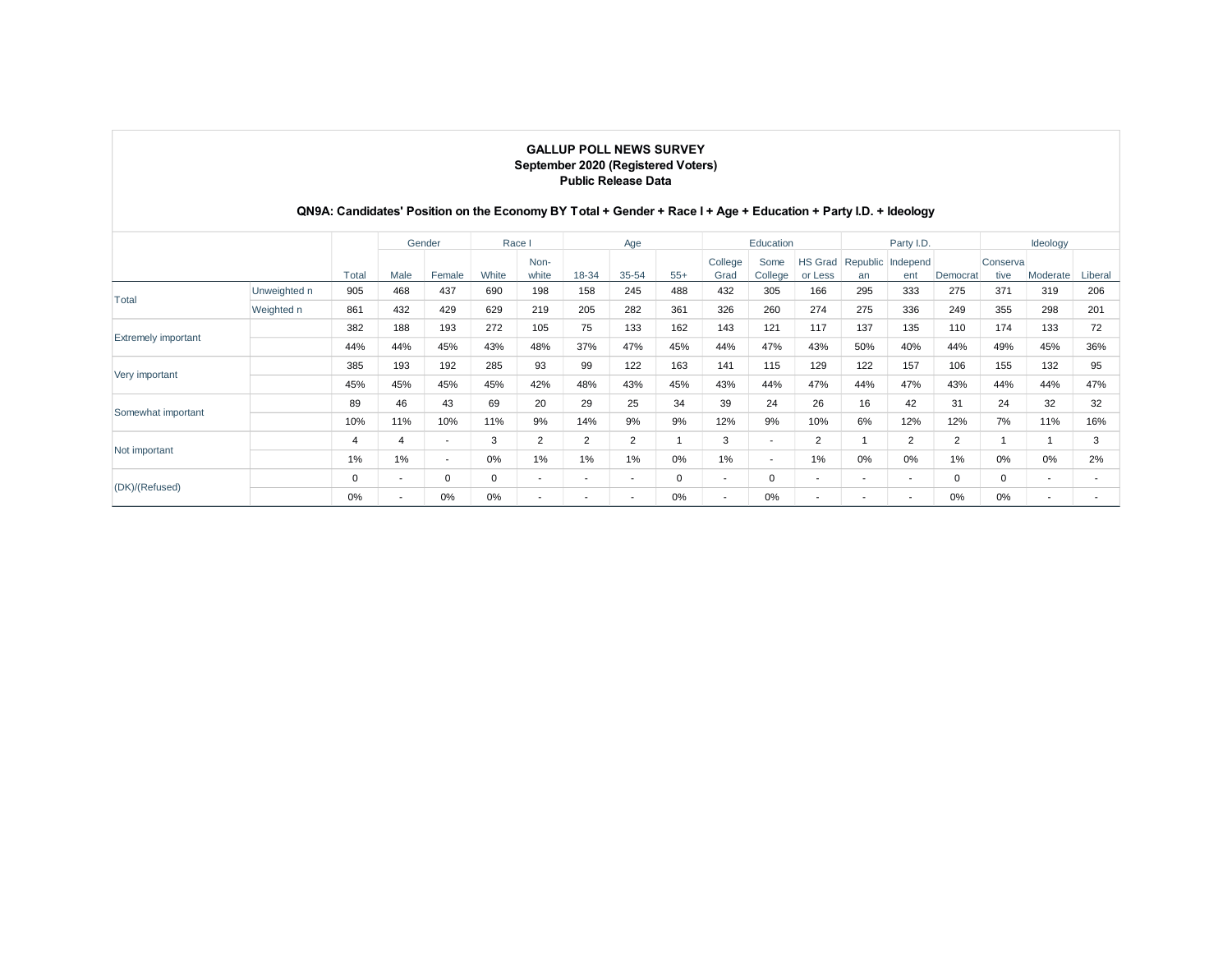#### Male Female White Nonwhite 18-34 35-54 55+ College Grad Some College HS Grad Republic Independ or Less an ent Democrat **Conserva** tive Moderate Liberal Unweighted n | 905 | 468 | 437 | 690 | 198 | 158 | 245 | 488 | 432 | 305 | 166 | 295 | 333 | 275 | 371 | 319 | 206 Weighted n 861 432 429 629 219 205 282 361 326 260 274 275 336 249 355 298 201 231 | 115 | 116 | 179 | 49 | 33 | 85 | 109 | 87 | 71 | 73 | 82 | 80 | 69 | 101 | 81 | 47 27% 27% 27% 28% 22% 16% 30% 30% 27% 27% 27% 30% 24% 28% 29% 27% 24% 404 | 203 | 202 | 292 | 106 | 98 | 122 | 182 | 160 | 118 | 126 | 128 | 154 | 122 | 159 | 142 | 100 47% 47% 47% 46% 48% 48% 43% 50% 49% 45% 46% 47% 46% 49% 45% 48% 50% 203 100 104 144 56 65 73 59 75 62 66 61 90 51 89 68 46 24% 23% 24% 23% 26% 32% 26% 16% 23% 24% 24% 22% 27% 21% 25% 23% 23% 22 14 8 14 8 9 3 11 4 9 10 4 12 6 5 8 9 3% 3% 2% 2% 4% 4% 1% 3% 1% 3% 4% 1% 4% 2% 1% 3% 4% Total Extremely important Very important Somewhat important Not important Total Gender Race I Age Education Party I.D. Ideology

### **QN9B: Candidates' Position on Foreign affairs BY Total + Gender + Race I + Age + Education + Party I.D. + Ideology**

### **GALLUP POLL NEWS SURVEY September 2020 (Registered Voters) Public Release Data**

### **QN9C: Candidates' Position on response to the coronavirus BY Total + Gender + Race I + Age + Education + Party I.D. + Ideology**

|                            |              |       |                          | Gender | Race      |                          |                          | Age                      |             |                 | Education       |                           |                          | Party I.D.               |                          |                   | Ideology                 |                |
|----------------------------|--------------|-------|--------------------------|--------|-----------|--------------------------|--------------------------|--------------------------|-------------|-----------------|-----------------|---------------------------|--------------------------|--------------------------|--------------------------|-------------------|--------------------------|----------------|
|                            |              | Total | Male                     | Female | White     | Non-<br>white            | 18-34                    | 35-54                    | $55+$       | College<br>Grad | Some<br>College | <b>HS Grad</b><br>or Less | an                       | Republic Independ<br>ent | Democrat                 | Conserval<br>tive | Moderate                 | Liberal        |
| Total                      | Unweighted n | 905   | 468                      | 437    | 690       | 198                      | 158                      | 245                      | 488         | 432             | 305             | 166                       | 295                      | 333                      | 275                      | 371               | 319                      | 206            |
|                            | Weighted n   | 861   | 432                      | 429    | 629       | 219                      | 205                      | 282                      | 361         | 326             | 260             | 274                       | 275                      | 336                      | 249                      | 355               | 298                      | 201            |
|                            |              | 368   | 159                      | 209    | 232       | 131                      | 77                       | 131                      | 151         | 169             | 114             | 85                        | 63                       | 138                      | 166                      | 100               | 133                      | 133            |
| <b>Extremely important</b> |              | 43%   | 37%                      | 49%    | 37%       | 60%                      | 38%                      | 46%                      | 42%         | 52%             | 44%             | 31%                       | 23%                      | 41%                      | 67%                      | 28%               | 44%                      | 66%            |
| Very important             |              | 296   | 145                      | 151    | 230       | 63                       | 79                       | 79                       | 137         | 102             | 84              | 110                       | 114                      | 108                      | 73                       | 131               | 101                      | 61             |
|                            |              | 34%   | 33%                      | 35%    | 36%       | 29%                      | 38%                      | 28%                      | 38%         | 31%             | 32%             | 40%                       | 42%                      | 32%                      | 29%                      | 37%               | 34%                      | 30%            |
|                            |              | 153   | 91                       | 62     | 132       | 18                       | 36                       | 56                       | 61          | 45              | 52              | 56                        | 73                       | 72                       | 9                        | 97                | 52                       | 5              |
| Somewhat important         |              | 18%   | 21%                      | 14%    | 21%       | 8%                       | 18%                      | 20%                      | 17%         | 14%             | 20%             | 20%                       | 26%                      | 21%                      | 4%                       | 27%               | 17%                      | 2%             |
|                            |              | 43    | 37                       | 6      | 36        | 7                        | 13                       | 16                       | 11          | 10              | 9               | 22                        | 26                       | 17                       | $\overline{\phantom{a}}$ | 27                | 13                       | $\overline{2}$ |
| Not important              |              | 5%    | 9%                       | 1%     | 6%        | 3%                       | 6%                       | 6%                       | 3%          | 3%              | 4%              | 8%                        | 9%                       | 5%                       | $\overline{\phantom{a}}$ | 8%                | 4%                       | 1%             |
| (DK)/(Refused)             |              | 0     | $\overline{\phantom{a}}$ | 0      | $\pmb{0}$ | $\overline{\phantom{a}}$ | $\overline{\phantom{a}}$ | $\overline{\phantom{a}}$ | $\mathbf 0$ | $\blacksquare$  | 0               | $\overline{\phantom{a}}$  | $\overline{\phantom{a}}$ | ۰.                       | 0                        | $\mathbf 0$       | $\overline{\phantom{a}}$ |                |
|                            |              | 0%    | ٠                        | 0%     | 0%        | $\overline{\phantom{a}}$ | $\overline{\phantom{a}}$ | $\overline{\phantom{a}}$ | 0%          |                 | 0%              | $\overline{\phantom{a}}$  |                          | ۰.                       | 0%                       | 0%                |                          |                |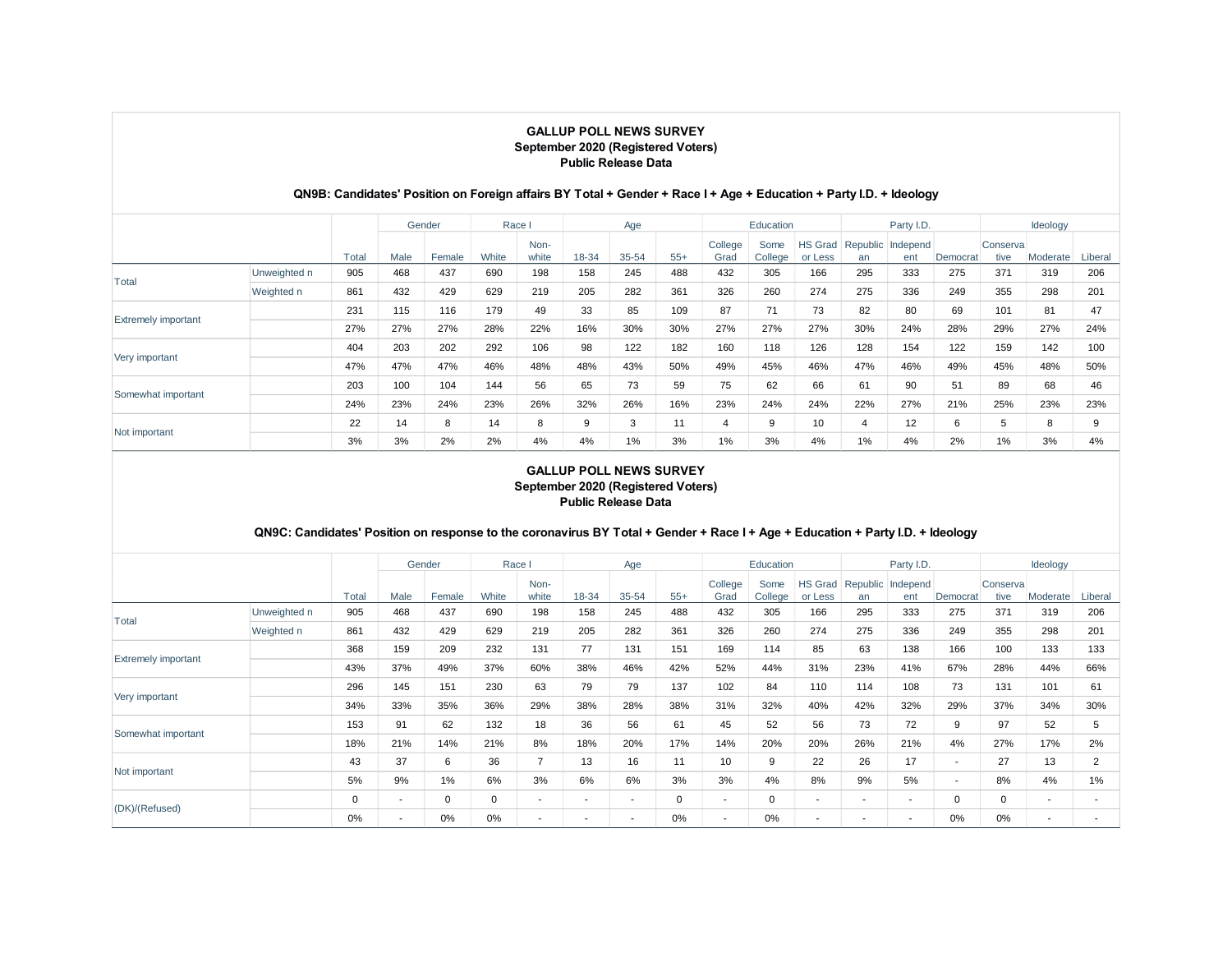### **QN9D: Now, I am going to read a list of some of the issues that will probably be discussed in this year's presidential election campaign. As I read each one, please tell me how important the candidates' positions on that issue [will be in influencing y BY Total + Gender + Race I + Age + Education + Party I.D. + Ideology**

|                            |              |       |      | Gender | Race  |               |       | Age   |       |                 | Education       |                           |     | Party I.D.               |          |                   | Ideology |         |
|----------------------------|--------------|-------|------|--------|-------|---------------|-------|-------|-------|-----------------|-----------------|---------------------------|-----|--------------------------|----------|-------------------|----------|---------|
|                            |              | Total | Male | Female | White | Non-<br>white | 18-34 | 35-54 | $55+$ | College<br>Grad | Some<br>College | <b>HS Grad</b><br>or Less | an  | Republic Independ<br>ent | Democrat | Conserval<br>tive | Moderate | Liberal |
|                            | Unweighted n | 905   | 468  | 437    | 690   | 198           | 158   | 245   | 488   | 432             | 305             | 166                       | 295 | 333                      | 275      | 371               | 319      | 206     |
| Total<br>Weighted n        |              | 861   | 432  | 429    | 629   | 219           | 205   | 282   | 361   | 326             | 260             | 274                       | 275 | 336                      | 249      | 355               | 298      | 201     |
| <b>Extremely important</b> |              | 340   | 125  | 214    | 216   | 122           | 84    | 117   | 133   | 144             | 108             | 88                        | 59  | 134                      | 147      | 89                | 135      | 114     |
|                            |              | 39%   | 29%  | 50%    | 34%   | 56%           | 41%   | 41%   | 37%   | 44%             | 41%             | 32%                       | 21% | 40%                      | 59%      | 25%               | 45%      | 57%     |
|                            |              | 315   | 177  | 138    | 242   | 67            | 84    | 88    | 140   | 111             | 98              | 105                       | 111 | 120                      | 83       | 135               | 103      | 73      |
| Very important             |              | 37%   | 41%  | 32%    | 38%   | 31%           | 41%   | 31%   | 39%   | 34%             | 38%             | 38%                       | 40% | 36%                      | 34%      | 38%               | 35%      | 37%     |
|                            |              | 153   | 91   | 61     | 126   | 23            | 26    | 58    | 68    | 60              | 43              | 50                        | 73  | 66                       | 13       | 97                | 45       | 11      |
| Somewhat important         |              | 18%   | 21%  | 14%    | 20%   | 11%           | 12%   | 21%   | 19%   | 18%             | 16%             | 18%                       | 27% | 20%                      | 5%       | 27%               | 15%      | 5%      |
| Not important              |              | 53    | 38   | 15     | 46    |               | 12    | 19    | 20    | 11              | 11              | 30                        | 32  | 16                       | 5        | 35                | 15       |         |
|                            |              | 6%    | 9%   | 4%     | 7%    | 3%            | 6%    | 7%    | 5%    | 3%              | 4%              | 11%                       | 12% | 5%                       | 2%       | 10%               | 5%       | 1%      |

### **GALLUP POLL NEWS SURVEY September 2020 (Registered Voters) Public Release Data**

### **QN9E: Candidates' Position on Healthcare BY Total + Gender + Race I + Age + Education + Party I.D. + Ideology**

|                            |              |       |      | Gender | Race I |               |       | Age   |       |                 | Education       |         |                | Party I.D.                       |                          |                   | Ideology |         |
|----------------------------|--------------|-------|------|--------|--------|---------------|-------|-------|-------|-----------------|-----------------|---------|----------------|----------------------------------|--------------------------|-------------------|----------|---------|
|                            |              | Total | Male | Female | White  | Non-<br>white | 18-34 | 35-54 | $55+$ | College<br>Grad | Some<br>College | or Less | an             | HS Grad Republic Independ<br>ent | Democrat                 | Conserval<br>tive | Moderate | Liberal |
| Total                      | Unweighted n | 445   | 236  | 209    | 337    | 99            | 64    | 127   | 247   | 204             | 154             | 86      | 141            | 152                              | 151                      | 183               | 155      | 102     |
|                            | Weighted n   | 423   | 220  | 203    | 309    | 108           | 88    | 149   | 181   | 157             | 129             | 137     | 132            | 154                              | 135                      | 183               | 137      | 100     |
|                            |              | 179   | 85   | 95     | 117    | 59            | 36    | 49    | 90    | 67              | 63              | 49      | 37             | 50                               | 92                       | 51                | 65       | 61      |
| <b>Extremely important</b> |              | 42%   | 38%  | 47%    | 38%    | 55%           | 41%   | 33%   | 50%   | 43%             | 49%             | 36%     | 28%            | 33%                              | 68%                      | 28%               | 48%      | 61%     |
|                            |              | 162   | 90   | 72     | 120    | 40            | 34    | 63    | 65    | 54              | 51              | 57      | 47             | 75                               | 39                       | 73                | 55       | 33      |
| Very important             |              | 38%   | 41%  | 36%    | 39%    | 37%           | 38%   | 42%   | 36%   | 35%             | 39%             | 41%     | 35%            | 49%                              | 29%                      | 40%               | 40%      | 33%     |
|                            |              | 75    | 42   | 33     | 66     | 8             | 17    | 35    | 23    | 34              | 13              | 27      | 42             | 29                               | $\overline{4}$           | 53                | 15       | 6       |
| Somewhat important         |              | 18%   | 19%  | 16%    | 21%    | 7%            | 19%   | 23%   | 13%   | 22%             | 10%             | 20%     | 32%            | 18%                              | 3%                       | 29%               | 11%      | 6%      |
| Not important              |              | -     | 4    | 3      | 5      |               |       | 3     | 3     | 0               | 2               | 4       | $\overline{ }$ | ٠                                | $\overline{\phantom{a}}$ | 5                 |          |         |
|                            |              | 2%    | 2%   | 2%     | 2%     | 1%            | 2%    | 2%    | 2%    | 0%              | 1%              | 3%      | 5%             | ٠                                | $\overline{\phantom{a}}$ | 3%                | 1%       |         |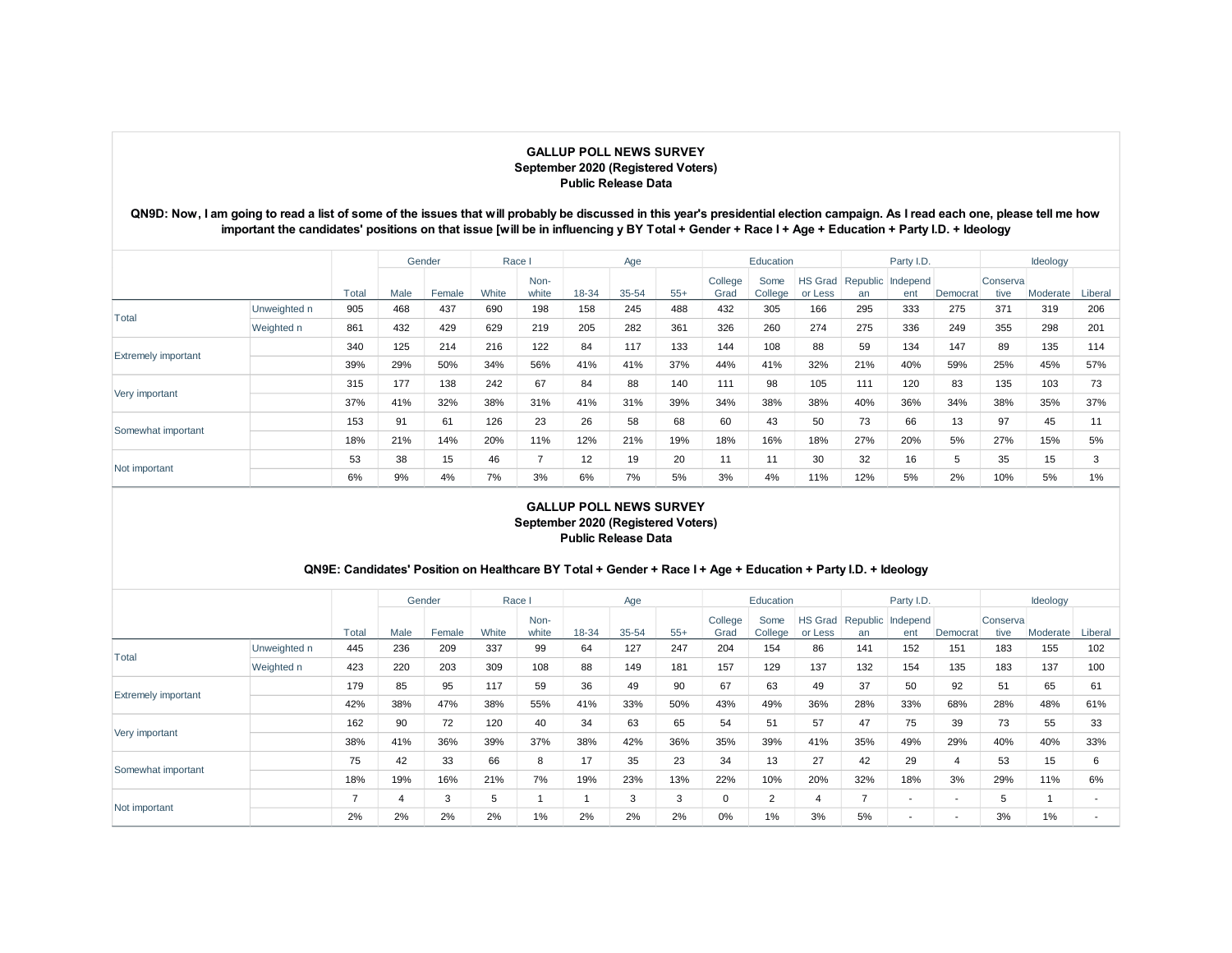## **QN9F: Candidates' Position on Taxes BY Total + Gender + Race I + Age + Education + Party I.D. + Ideology**

|                            |              |       |      | Gender | Race I |               |       | Age   |       |                 | Education       |                           |     | Party I.D.               |          |                  | Ideology |         |
|----------------------------|--------------|-------|------|--------|--------|---------------|-------|-------|-------|-----------------|-----------------|---------------------------|-----|--------------------------|----------|------------------|----------|---------|
|                            |              | Total | Male | Female | White  | Non-<br>white | 18-34 | 35-54 | $55+$ | College<br>Grad | Some<br>College | <b>HS Grad</b><br>or Less | an  | Republic Independ<br>ent | Democrat | Conserva<br>tive | Moderate | Liberal |
| Total                      | Unweighted n | 446   | 234  | 212    | 333    | 102           | 93    | 118   | 225   | 211             | 147             | 87                        | 140 | 178                      | 126      | 178              | 153      | 110     |
|                            | Weighted n   | 438   | 220  | 217    | 310    | 121           | 122   | 132   | 173   | 163             | 129             | 146                       | 130 | 180                      | 127      | 172              | 146      | 116     |
|                            |              | 111   | 51   | 60     | 70     | 39            | 25    | 30    | 50    | 39              | 43              | 29                        | 33  | 43                       | 35       | 56               | 31       | 23      |
| <b>Extremely important</b> |              | 25%   | 23%  | 28%    | 23%    | 33%           | 21%   | 23%   | 29%   | 24%             | 34%             | 20%                       | 25% | 24%                      | 28%      | 32%              | 21%      | 20%     |
|                            |              | 156   | 75   | 81     | 111    | 40            | 38    | 50    | 64    | 58              | 41              | 57                        | 57  | 59                       | 39       | 70               | 49       | 36      |
| Very important             |              | 36%   | 34%  | 37%    | 36%    | 33%           | 31%   | 38%   | 37%   | 36%             | 32%             | 39%                       | 43% | 33%                      | 31%      | 41%              | 33%      | 31%     |
|                            |              | 145   | 79   | 66     | 113    | 31            | 52    | 41    | 52    | 51              | 43              | 51                        | 35  | 65                       | 44       | 40               | 58       | 47      |
| Somewhat important         |              | 33%   | 36%  | 31%    | 36%    | 26%           | 42%   | 31%   | 30%   | 32%             | 33%             | 35%                       | 27% | 36%                      | 35%      | 23%              | 39%      | 40%     |
| Not important              |              | 26    | 16   | 10     | 15     | 11            |       | 11    | ⇁     | 15              | 2               | 9                         | 5   | 12                       | 9        | 6                | 9        | 11      |
|                            |              | 6%    | 7%   | 5%     | 5%     | 9%            | 6%    | 9%    | 4%    | 9%              | 2%              | 6%                        | 4%  | 7%                       | 7%       | 4%               | 6%       | 9%      |

### **GALLUP POLL NEWS SURVEY September 2020 (Registered Voters) Public Release Data**

## **QN9G: Candidates' Position on Immigration BY Total + Gender + Race I + Age + Education + Party I.D. + Ideology**

|                            |              |       |      | Gender | Race I |               |       | Age   |       |                 | Education       |                           |     | Party I.D.               |          |                   | Ideology |         |
|----------------------------|--------------|-------|------|--------|--------|---------------|-------|-------|-------|-----------------|-----------------|---------------------------|-----|--------------------------|----------|-------------------|----------|---------|
|                            |              | Total | Male | Female | White  | Non-<br>white | 18-34 | 35-54 | $55+$ | College<br>Grad | Some<br>College | <b>HS Grad</b><br>or Less | an  | Republic Independ<br>ent | Democrat | Conserval<br>tive | Moderate | Liberal |
| Total                      | Unweighted n | 443   | 229  | 214    | 332    | 103           | 84    | 128   | 229   | 206             | 148             | 89                        | 147 | 157                      | 139      | 180               | 158      | 99      |
| Weighted n                 |              | 448   | 228  | 220    | 319    | 123           | 116   | 161   | 170   | 162             | 131             | 154                       | 153 | 166                      | 128      | 189               | 155      | 100     |
| <b>Extremely important</b> |              | 131   | 56   | 75     | 85     | 44            | 32    | 47    | 51    | 51              | 43              | 37                        | 38  | 46                       | 46       | 53                | 35       | 42      |
|                            |              | 29%   | 25%  | 34%    | 27%    | 36%           | 28%   | 29%   | 30%   | 32%             | 32%             | 24%                       | 25% | 28%                      | 36%      | 28%               | 23%      | 42%     |
|                            |              | 163   | 88   | 75     | 112    | 47            | 41    | 49    | 73    | 55              | 43              | 64                        | 54  | 69                       | 39       | 71                | 62       | 28      |
| Very important             |              | 36%   | 38%  | 34%    | 35%    | 38%           | 35%   | 30%   | 43%   | 34%             | 33%             | 41%                       | 36% | 42%                      | 30%      | 38%               | 40%      | 28%     |
|                            |              | 119   | 65   | 54     | 92     | 26            | 32    | 51    | 35    | 48              | 36              | 35                        | 45  | 41                       | 33       | 50                | 44       | 23      |
| Somewhat important         |              | 27%   | 28%  | 25%    | 29%    | 21%           | 28%   | 32%   | 21%   | 30%             | 28%             | 22%                       | 29% | 25%                      | 26%      | 27%               | 28%      | 23%     |
| Not important              |              | 36    | 20   | 16     | 30     | 6             | 11    | 14    | 11    | 8               | 9               | 19                        | 15  | 10                       | 10       | 15                | 15       |         |
|                            |              | 8%    | 9%   | 7%     | 9%     | 5%            | 9%    | 9%    | 6%    | 5%              | 7%              | 12%                       | 10% | 6%                       | 8%       | 8%                | 9%       | 7%      |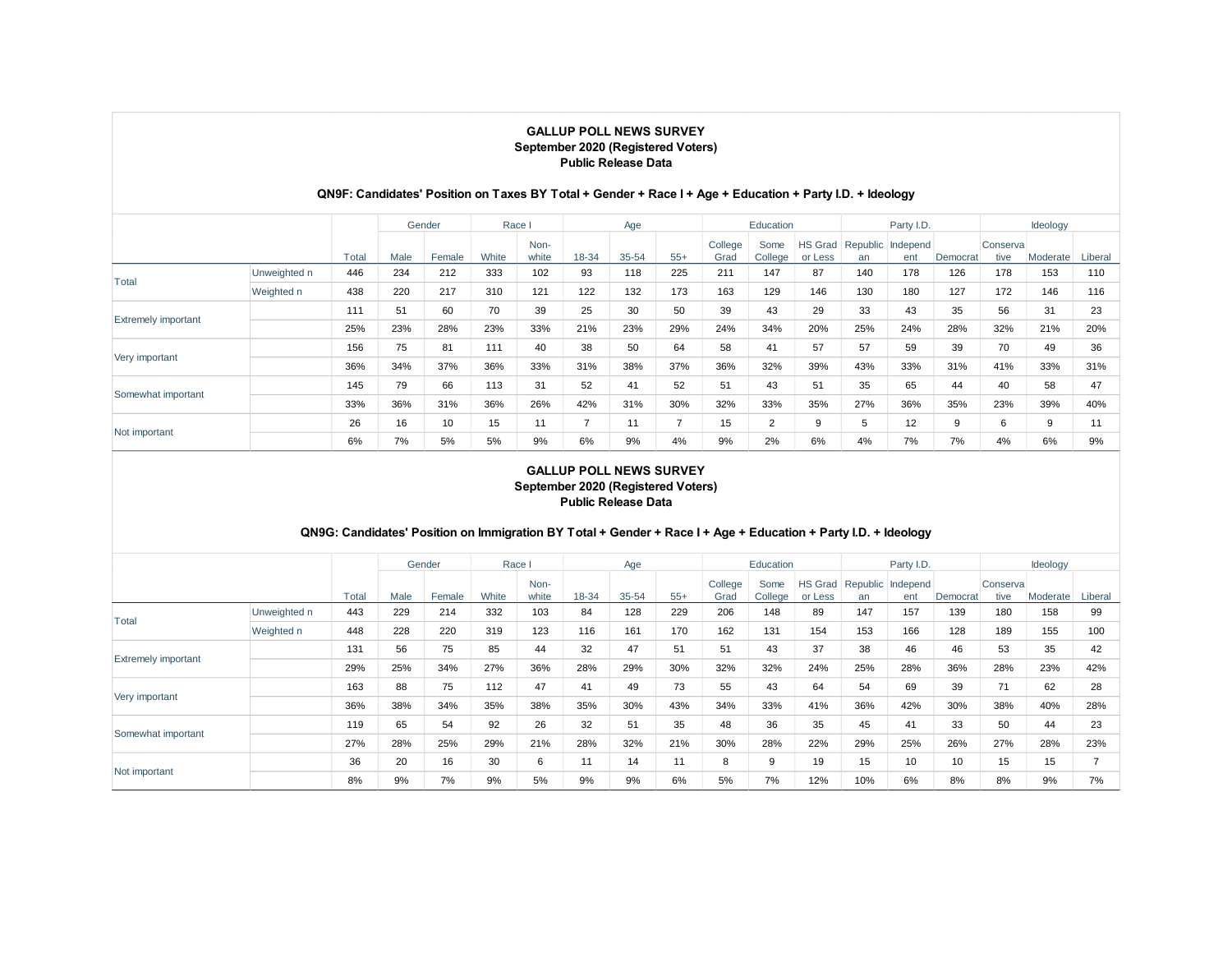## **QN9H: Candidates' Position on Terrorism and national security BY Total + Gender + Race I + Age + Education + Party I.D. + Ideology**

|                            |              |       |      | Gender | Race I |               |          | Age   |       |                 | Education       |                           |     | Party I.D.               |          |                   | Ideology |         |
|----------------------------|--------------|-------|------|--------|--------|---------------|----------|-------|-------|-----------------|-----------------|---------------------------|-----|--------------------------|----------|-------------------|----------|---------|
|                            |              | Total | Male | Female | White  | Non-<br>white | $8 - 34$ | 35-54 | $55+$ | College<br>Grad | Some<br>College | <b>HS Grad</b><br>or Less | an  | Republic Independ<br>ent | Democrat | Conserval<br>tive | Moderate | Liberal |
| Total                      | Unweighted n | 451   | 240  | 211    | 333    | 107           | 76       | 132   | 237   | 216             | 146             | 87                        | 140 | 171                      | 139      | 177               | 162      | 106     |
|                            | Weighted n   | 432   | 225  | 207    | 312    | 112           | 98       | 151   | 179   | 161             | 121             | 149                       | 131 | 179                      | 122      | 177               | 150      | 100     |
|                            |              | 190   | 91   | 99     | 143    | 45            | 31       | 76    | 81    | 56              | 57              | 78                        | 66  | 75                       | 49       | 91                | 64       | 33      |
| <b>Extremely important</b> |              | 44%   | 41%  | 48%    | 46%    | 40%           | 31%      | 50%   | 45%   | 35%             | 47%             | 52%                       | 51% | 42%                      | 41%      | 52%               | 43%      | 32%     |
| Very important             |              | 167   | 82   | 85     | 119    | 43            | 35       | 55    | 77    | 66              | 46              | 54                        | 58  | 64                       | 45       | 73                | 62       | 31      |
|                            |              | 39%   | 37%  | 41%    | 38%    | 38%           | 35%      | 36%   | 43%   | 41%             | 38%             | 36%                       | 44% | 36%                      | 37%      | 41%               | 41%      | 31%     |
|                            |              | 48    | 35   | 14     | 31     | 18            | 17       | 15    | 16    | 26              | 15              | 8                         | 6   | 24                       | 18       | 11                | 16       | 21      |
| Somewhat important         |              | 11%   | 15%  | 7%     | 10%    | 16%           | 17%      | 10%   | 9%    | 16%             | 12%             | 5%                        | 5%  | 13%                      | 15%      | 6%                | 11%      | 21%     |
| Not important              |              | 26    | 17   | 9      | 19     | 8             | 16       | 5     | 6     | 14              | 3               | 9                         |     | 16                       | 9        | $\overline{2}$    | 8        | 15      |
|                            |              | 6%    | 7%   | 5%     | 6%     | 7%            | 16%      | 3%    | 3%    | 9%              | 3%              | 6%                        | 1%  | 9%                       | 7%       | 1%                | 6%       | 15%     |

### **GALLUP POLL NEWS SURVEY September 2020 (Registered Voters) Public Release Data**

## **QN9I: Candidates' Position on Gun policy BY Total + Gender + Race I + Age + Education + Party I.D. + Ideology**

|                            |              |       |      | Gender | Race  |               |       | Age   |       |                 | Education       |                    |     | Party I.D.               |          |                   | Ideology |         |
|----------------------------|--------------|-------|------|--------|-------|---------------|-------|-------|-------|-----------------|-----------------|--------------------|-----|--------------------------|----------|-------------------|----------|---------|
|                            |              | Total | Male | Female | White | Non-<br>white | 18-34 | 35-54 | $55+$ | College<br>Grad | Some<br>College | HS Grad<br>or Less | an  | Republic Independ<br>ent | Democrat | Conserval<br>tive | Moderate | Liberal |
| Total                      | Unweighted n | 457   | 228  | 229    | 348   | 103           | 90    | 125   | 235   | 220             | 156             | 81                 | 150 | 170                      | 136      | 183               | 165      | 108     |
|                            | Weighted n   | 439   | 208  | 231    | 310   | 124           | 119   | 138   | 175   | 163             | 138             | 137                | 132 | 182                      | 124      | 171               | 164      | 103     |
|                            |              | 160   | 69   | 92     | 118   | 42            | 36    | 63    | 57    | 51              | 59              | 50                 | 55  | 62                       | 43       | 78                | 46       | 36      |
| <b>Extremely important</b> |              | 37%   | 33%  | 40%    | 38%   | 34%           | 31%   | 46%   | 32%   | 31%             | 42%             | 37%                | 41% | 34%                      | 35%      | 46%               | 28%      | 35%     |
|                            |              | 135   | 61   | 73     | 87    | 45            | 36    | 32    | 65    | 53              | 37              | 44                 | 50  | 42                       | 42       | 57                | 49       | 28      |
| Very important             |              | 31%   | 30%  | 32%    | 28%   | 36%           | 30%   | 23%   | 37%   | 32%             | 27%             | 32%                | 38% | 23%                      | 34%      | 33%               | 30%      | 27%     |
| Somewhat important         |              | 119   | 59   | 59     | 87    | 30            | 39    | 32    | 47    | 48              | 38              | 33                 | 24  | 61                       | 34       | 28                | 57       | 33      |
|                            |              | 27%   | 29%  | 26%    | 28%   | 24%           | 33%   | 23%   | 27%   | 29%             | 27%             | 24%                | 18% | 34%                      | 27%      | 17%               | 35%      | 32%     |
|                            |              | 25    | 18   |        | 18    |               | 8     | 11    | 6     | 11              | 5               | 9                  | 4   | 17                       | 5        | 8                 | 12       | 6       |
| Not important              |              | 6%    | 9%   | 3%     | 6%    | 6%            | 7%    | 8%    | 3%    | 7%              | 3%              | 7%                 | 3%  | 9%                       | 4%       | 5%                | 7%       | 6%      |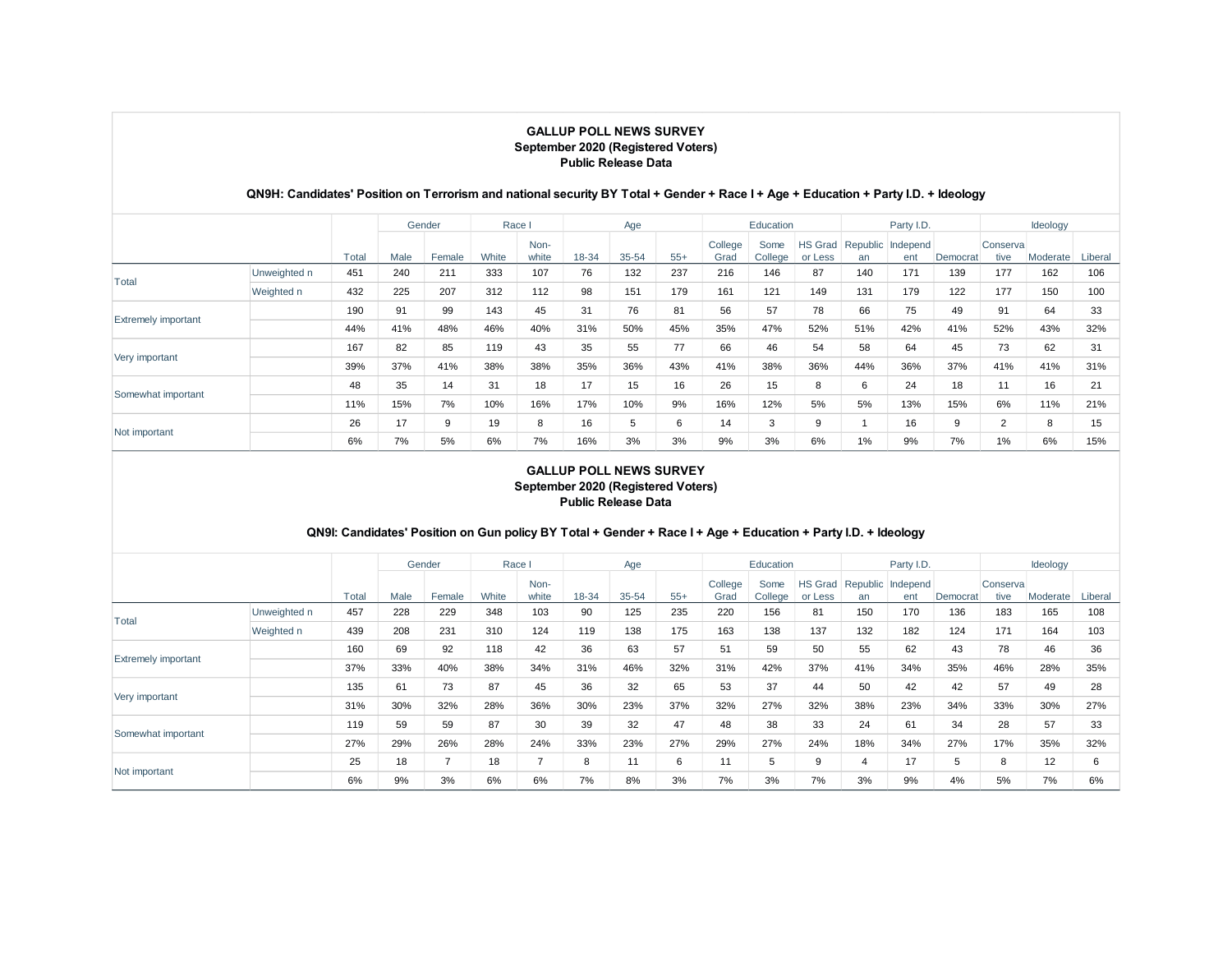## **QN9J: Candidates' Position on Education BY Total + Gender + Race I + Age + Education + Party I.D. + Ideology**

|                            |              |       |      | Gender | Race  |               |       | Age   |       |                 | Education       |                           |     | Party I.D.               |          |                   | Ideology |         |
|----------------------------|--------------|-------|------|--------|-------|---------------|-------|-------|-------|-----------------|-----------------|---------------------------|-----|--------------------------|----------|-------------------|----------|---------|
|                            |              | Total | Male | Female | White | Non-<br>white | 18-34 | 35-54 | $55+$ | College<br>Grad | Some<br>College | <b>HS Grad</b><br>or Less | an  | Republic Independ<br>ent | Democrat | Conserval<br>tive | Moderate | Liberal |
| Total                      | Unweighted n | 469   | 230  | 239    | 360   | 103           | 75    | 119   | 269   | 236             | 157             | 75                        | 150 | 165                      | 153      | 182               | 168      | 114     |
|                            | Weighted n   | 421   | 205  | 216    | 307   | 110           | 99    | 129   | 190   | 174             | 130             | 116                       | 128 | 161                      | 132      | 162               | 150      | 105     |
|                            |              | 168   | 70   | 98     | 115   | 52            | 42    | 52    | 73    | 61              | 57              | 50                        | 43  | 60                       | 66       | 59                | 62       | 44      |
| <b>Extremely important</b> |              | 40%   | 34%  | 45%    | 38%   | 47%           | 43%   | 40%   | 38%   | 35%             | 44%             | 43%                       | 34% | 37%                      | 50%      | 36%               | 41%      | 42%     |
| Very important             |              | 177   | 89   | 88     | 129   | 45            | 40    | 58    | 78    | 75              | 51              | 51                        | 58  | 70                       | 50       | 68                | 64       | 44      |
|                            |              | 42%   | 43%  | 41%    | 42%   | 41%           | 41%   | 45%   | 41%   | 43%             | 40%             | 44%                       | 45% | 43%                      | 38%      | 42%               | 43%      | 42%     |
| Somewhat important         |              | 65    | 38   | 27     | 56    | 10            | 15    | 14    | 37    | 31              | 19              | 15                        | 25  | 26                       | 14       | 32                | 20       | 14      |
|                            |              | 16%   | 19%  | 13%    | 18%   | 9%            | 15%   | 11%   | 19%   | 18%             | 15%             | 13%                       | 19% | 16%                      | 11%      | 19%               | 13%      | 14%     |
| Not important              |              | 10    |      | 3      | -     | 3             |       | 6     | 3     | ⇁               | 3               | $\overline{\phantom{a}}$  | 2   | 6                        | 2        | $\overline{4}$    | 4        |         |
|                            |              | 2%    | 3%   | 1%     | 2%    | 3%            | 1%    | 5%    | $1\%$ | 4%              | 2%              | $\overline{\phantom{a}}$  | 2%  | 3%                       | 2%       | 3%                | 3%       | 2%      |

### **GALLUP POLL NEWS SURVEY September 2020 (Registered Voters) Public Release Data**

## **QN9K: Candidates' Position on federal budget deficit BY Total + Gender + Race I + Age + Education + Party I.D. + Ideology**

|                            |              |       |      | Gender | Race  |               |       | Age   |                |                 | Education       |                    |     | Party I.D.               |          |                   | Ideology |         |
|----------------------------|--------------|-------|------|--------|-------|---------------|-------|-------|----------------|-----------------|-----------------|--------------------|-----|--------------------------|----------|-------------------|----------|---------|
|                            |              | Total | Male | Female | White | Non-<br>white | 18-34 | 35-54 | $55+$          | College<br>Grad | Some<br>College | HS Grad<br>or Less | an  | Republic Independ<br>ent | Democrat | Conserval<br>tive | Moderate | Liberal |
| Total                      | Unweighted n | 444   | 236  | 208    | 343   | 94            | 76    | 126   | 238            | 213             | 156             | 74                 | 161 | 162                      | 120      | 198               | 141      | 101     |
|                            | Weighted n   | 410   | 210  | 200    | 309   | 96            | 93    | 143   | 171            | 160             | 130             | 119                | 155 | 145                      | 110      | 180               | 125      | 102     |
|                            |              | 98    | 49   | 49     | 64    | 32            | 14    | 36    | 47             | 37              | 38              | 23                 | 32  | 39                       | 26       | 46                | 35       | 16      |
| <b>Extremely important</b> |              | 24%   | 23%  | 25%    | 21%   | 33%           | 16%   | 25%   | 28%            | 23%             | 29%             | 19%                | 21% | 27%                      | 24%      | 26%               | 28%      | 15%     |
|                            |              | 167   | 83   | 85     | 130   | 34            | 32    | 54    | 81             | 58              | 57              | 53                 | 73  | 52                       | 42       | 78                | 46       | 42      |
| Very important             |              | 41%   | 39%  | 42%    | 42%   | 35%           | 34%   | 38%   | 48%            | 36%             | 43%             | 45%                | 47% | 36%                      | 39%      | 43%               | 37%      | 41%     |
|                            |              | 108   | 55   | 53     | 85    | 23            | 32    | 37    | 35             | 51              | 27              | 30                 | 38  | 40                       | 29       | 43                | 34       | 31      |
| Somewhat important         |              | 26%   | 26%  | 26%    | 28%   | 24%           | 35%   | 26%   | 21%            | 32%             | 21%             | 25%                | 25% | 27%                      | 27%      | 24%               | 27%      | 30%     |
|                            |              | 37    | 23   | 14     | 29    | 8             | 14    | 16    | $\overline{ }$ | 15              | 9               | 13                 | 12  | 14                       | 11       | 13                | 10       | 14      |
| Not important              |              | 9%    | 11%  | 7%     | 9%    | 8%            | 15%   | 11%   | 4%             | 9%              | 7%              | 11%                | 8%  | 10%                      | 10%      | 7%                | 8%       | 14%     |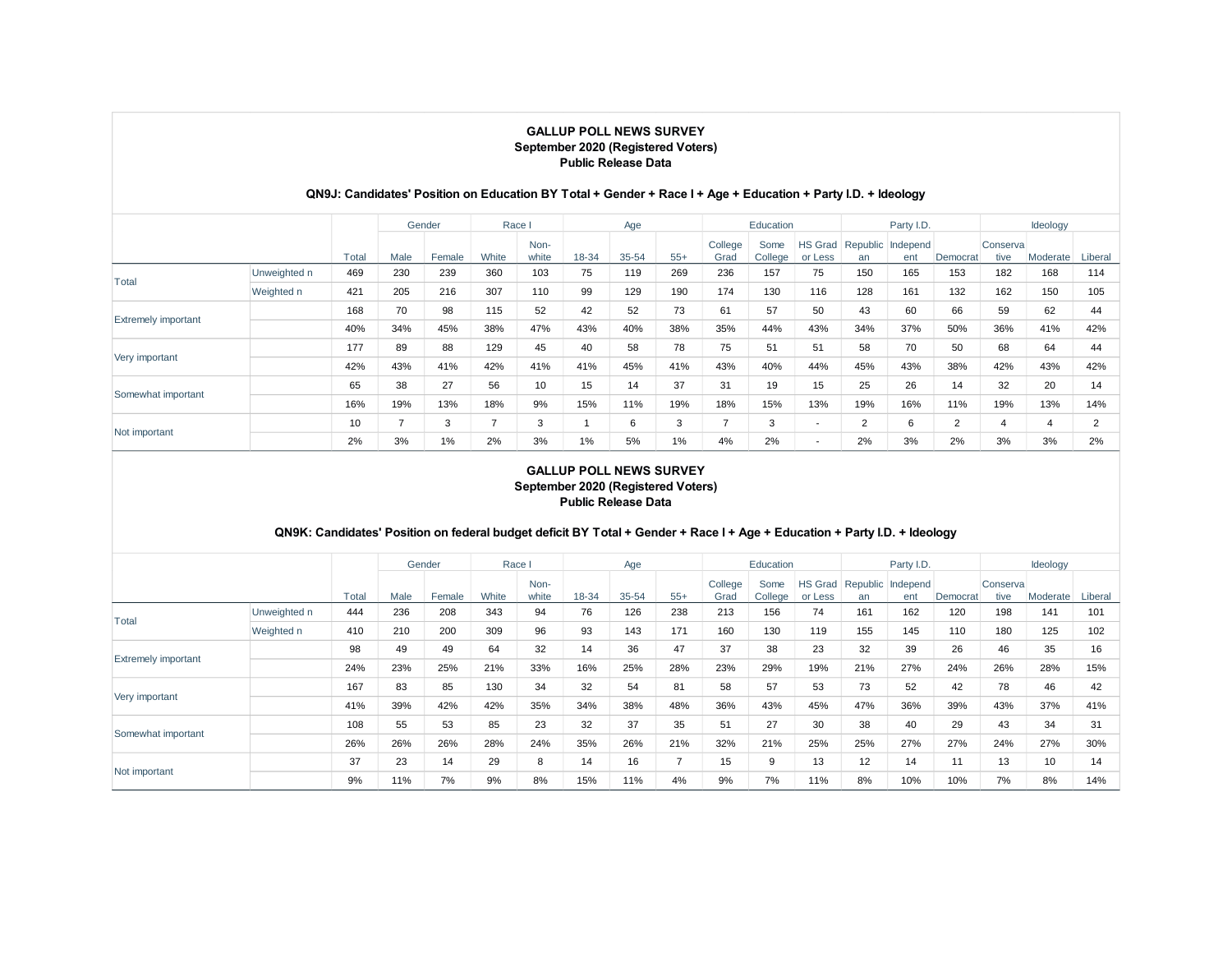|                            |              |                |      | Gender |                | Race I                   |                          | Age            |       |                 | Education       |                           |                | Party I.D.               |                          |                   | Ideology |         |
|----------------------------|--------------|----------------|------|--------|----------------|--------------------------|--------------------------|----------------|-------|-----------------|-----------------|---------------------------|----------------|--------------------------|--------------------------|-------------------|----------|---------|
|                            |              | Total          | Male | Female | White          | Non-<br>white            | 18-34                    | $35 - 54$      | $55+$ | College<br>Grad | Some<br>College | <b>HS Grad</b><br>or Less | an             | Republic Independ<br>ent | Democrat                 | Conserval<br>tive | Moderate | Liberal |
|                            | Unweighted n | 470            | 247  | 223    | 353            | 109                      | 85                       | 135            | 244   | 235             | 147             | 87                        | 143            | 178                      | 149                      | 194               | 176      | 97      |
| Total                      | Weighted n   | 442            | 226  | 216    | 325            | 112                      | 106                      | 152            | 179   | 170             | 125             | 147                       | 132            | 175                      | 135                      | 190               | 160      | 90      |
|                            |              | 133            | 46   | 87     | 96             | 36                       | 27                       | 52             | 53    | 53              | 38              | 42                        | 53             | 44                       | 36                       | 79                | 24       | 30      |
| <b>Extremely important</b> |              | 30%            | 20%  | 40%    | 30%            | 32%                      | 26%                      | 34%            | 29%   | 31%             | 31%             | 29%                       | 40%            | 25%                      | 27%                      | 42%               | 15%      | 33%     |
|                            |              | 136            | 68   | 68     | 108            | 27                       | 39                       | 39             | 56    | 44              | 33              | 59                        | 35             | 54                       | 47                       | 59                | 52       | 24      |
| Very important             |              | 31%            | 30%  | 32%    | 33%            | 24%                      | 37%                      | 25%            | 31%   | 26%             | 26%             | 40%                       | 27%            | 31%                      | 35%                      | 31%               | 33%      | 27%     |
|                            |              | 106            | 68   | 38     | 70             | 33                       | 22                       | 39             | 44    | 46              | 38              | 21                        | 28             | 40                       | 38                       | 30                | 54       | 21      |
| Somewhat important         |              | 24%            | 30%  | 17%    | 22%            | 29%                      | 21%                      | 26%            | 24%   | 27%             | 31%             | 14%                       | 21%            | 23%                      | 28%                      | 16%               | 34%      | 23%     |
|                            |              | 65             | 43   | 22     | 48             | 16                       | 17                       | 21             | 26    | 25              | 16              | 24                        | 14             | 38                       | 13                       | 21                | 28       | 15      |
| Not important              |              | 15%            | 19%  | 10%    | 15%            | 15%                      | 16%                      | 14%            | 15%   | 15%             | 13%             | 16%                       | 10%            | 22%                      | 10%                      | 11%               | 18%      | 17%     |
|                            |              | $\overline{2}$ |      | 2      | $\overline{2}$ | $\sim$                   | $\overline{\phantom{a}}$ | $\overline{2}$ |       | $\overline{2}$  | $\sim$          |                           | $\overline{2}$ | $\overline{\phantom{a}}$ | $\overline{\phantom{a}}$ | ۰.                | 2        |         |
| (DK)/(Refused)             |              | 1%             | 0%   | 1%     | 1%             | $\overline{\phantom{a}}$ |                          | 1%             | 0%    | 1%              | ۰.              | 1%                        | 2%             | ۰                        |                          | ۰.                | 1%       |         |

## **QN9L: Candidates' Position on Abortion BY Total + Gender + Race I + Age + Education + Party I.D. + Ideology**

### **GALLUP POLL NEWS SURVEY September 2020 (Registered Voters) Public Release Data**

## **QN9M: Candidates' Position on Climate change BY Total + Gender + Race I + Age + Education + Party I.D. + Ideology**

|                            |              |       |      | Gender | Race I |               |                          | Age   |       |                 | Education       |                           |     | Party I.D.               |          |                   | Ideology |         |
|----------------------------|--------------|-------|------|--------|--------|---------------|--------------------------|-------|-------|-----------------|-----------------|---------------------------|-----|--------------------------|----------|-------------------|----------|---------|
|                            |              | Total | Male | Female | White  | Non-<br>white | 18-34                    | 35-54 | $55+$ | College<br>Grad | Some<br>College | <b>HS Grad</b><br>or Less | an  | Republic Independ<br>ent | Democrat | Conserval<br>tive | Moderate | Liberal |
| Total                      | Unweighted n | 457   | 235  | 222    | 353    | 94            | 70                       | 123   | 254   | 215             | 156             | 85                        | 154 | 169                      | 132      | 195               | 162      | 95      |
|                            | Weighted n   | 437   | 215  | 222    | 319    | 110           | 85                       | 155   | 188   | 170             | 133             | 134                       | 141 | 171                      | 124      | 182               | 156      | 96      |
|                            |              | 121   | 57   | 64     | 80     | 40            | 30                       | 33    | 56    | 58              | 37              | 26                        | 11  | 49                       | 61       | 19                | 51       | 50      |
| <b>Extremely important</b> |              | 28%   | 26%  | 29%    | 25%    | 37%           | 35%                      | 21%   | 30%   | 34%             | 28%             | 19%                       | 8%  | 28%                      | 49%      | 10%               | 33%      | 52%     |
|                            |              | 119   | 50   | 69     | 70     | 46            | 27                       | 40    | 49    | 46              | 37              | 35                        | 24  | 42                       | 52       | 34                | 48       | 35      |
| Very important             |              | 27%   | 23%  | 31%    | 22%    | 42%           | 31%                      | 26%   | 26%   | 27%             | 28%             | 26%                       | 17% | 25%                      | 42%      | 19%               | 31%      | 36%     |
| Somewhat important         |              | 117   | 59   | 58     | 98     | 16            | 17                       | 50    | 46    | 42              | 36              | 39                        | 59  | 47                       | 10       | 68                | 38       | 10      |
|                            |              | 27%   | 27%  | 26%    | 31%    | 15%           | 20%                      | 32%   | 25%   | 25%             | 27%             | 29%                       | 42% | 28%                      | 8%       | 38%               | 24%      | 11%     |
|                            |              | 81    | 50   | 31     | 72     | -             | $\overline{\phantom{a}}$ | 31    | 36    | 25              | 23              | 34                        | 47  | 33                       |          | 61                | 19       |         |
| Not important              |              | 19%   | 23%  | 14%    | 22%    | 6%            | 13%                      | 20%   | 19%   | 14%             | 17%             | 25%                       | 33% | 19%                      | $1\%$    | 33%               | 12%      | 1%      |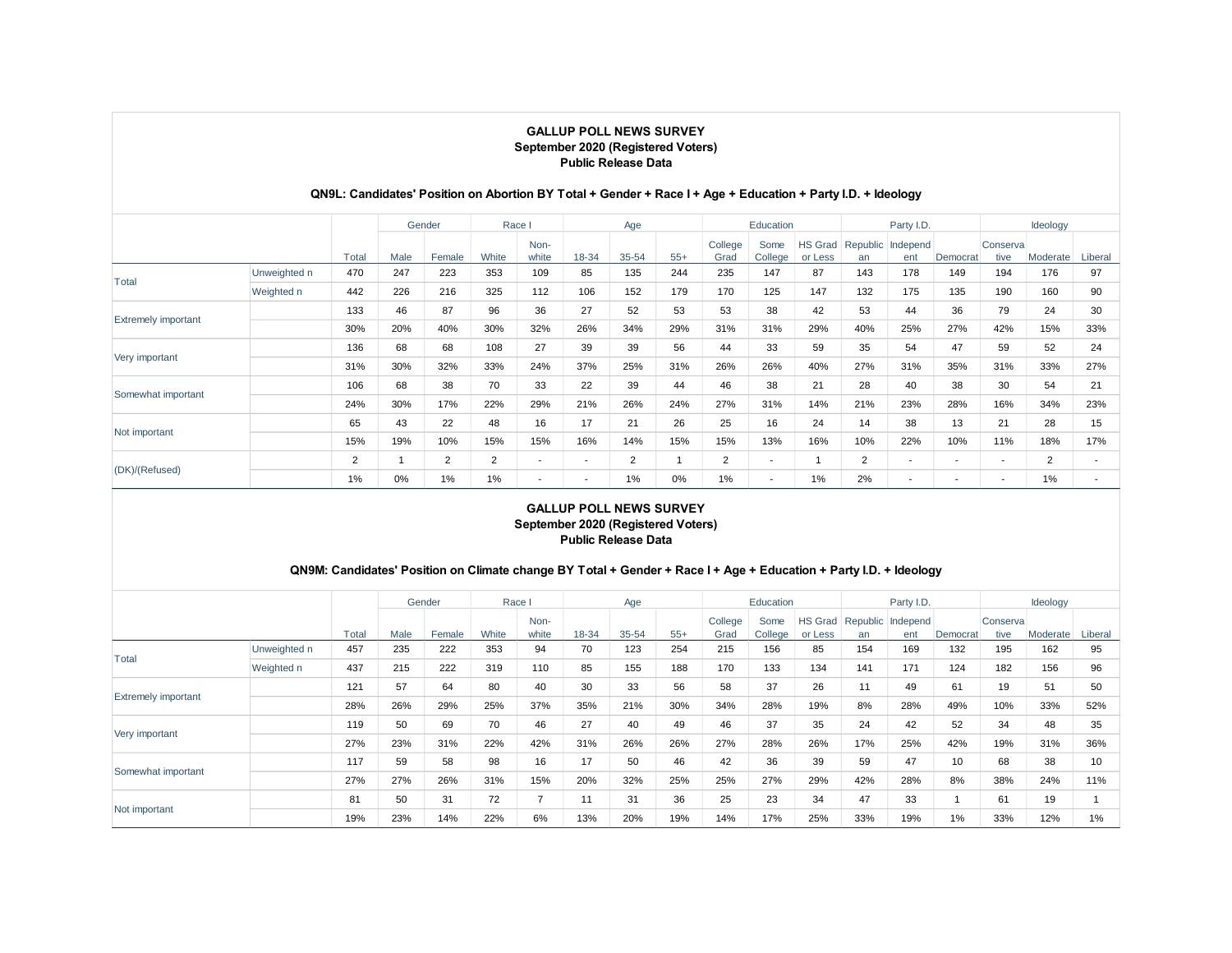## **QN9N: Candidates' Position on Crime BY Total + Gender + Race I + Age + Education + Party I.D. + Ideology**

|                            |              |       |      | Gender | Race I |               |       | Age   |               |                 | Education       |                           |     | Party I.D.               |          |                   | Ideology |         |
|----------------------------|--------------|-------|------|--------|--------|---------------|-------|-------|---------------|-----------------|-----------------|---------------------------|-----|--------------------------|----------|-------------------|----------|---------|
|                            |              | Total | Male | Female | White  | Non-<br>white | 18-34 | 35-54 | $55+$         | College<br>Grad | Some<br>College | <b>HS Grad</b><br>or Less | an  | Republic Independ<br>ent | Democrat | Conserval<br>tive | Moderate | Liberal |
| Total                      | Unweighted n | 442   | 232  | 210    | 351    | 85            | 77    | 101   | 253           | 217             | 144             | 80                        | 139 | 159                      | 142      | 178               | 158      | 103     |
|                            | Weighted n   | 415   | 213  | 201    | 322    | 89            | 94    | 117   | 193           | 160             | 119             | 135                       | 134 | 160                      | 119      | 170               | 144      | 98      |
|                            |              | 140   | 67   | 73     | 95     | 43            | 34    | 41    | 62            | 47              | 47              | 46                        | 45  | 59                       | 36       | 66                | 59       | 15      |
| <b>Extremely important</b> |              | 34%   | 31%  | 36%    | 30%    | 49%           | 36%   | 35%   | 32%           | 29%             | 39%             | 34%                       | 33% | 37%                      | 30%      | 39%               | 41%      | 15%     |
|                            |              | 187   | 91   | 96     | 153    | 32            | 36    | 50    | 96            | 62              | 52              | 72                        | 67  | 70                       | 48       | 90                | 52       | 43      |
| Very important             |              | 45%   | 43%  | 48%    | 48%    | 37%           | 38%   | 43%   | 50%           | 39%             | 44%             | 53%                       | 50% | 44%                      | 41%      | 53%               | 36%      | 44%     |
|                            |              | 72    | 41   | 31     | 60     | 11            | 22    | 22    | 28            | 45              | 19              | 8                         | 15  | 27                       | 30       | 10                | 28       | 33      |
| Somewhat important         |              | 17%   | 19%  | 15%    | 19%    | 13%           | 23%   | 19%   | 14%           | 28%             | 16%             | 6%                        | 11% | 17%                      | 25%      | 6%                | 19%      | 33%     |
| Not important              |              | 16    | 15   | 2      | 13     | 2             | 3     | 4     | $\rightarrow$ | 6               |                 | 9                         |     | 4                        | 5        | $\overline{4}$    | 5        | 8       |
|                            |              | 4%    | 7%   | 1%     | 4%     | 2%            | 3%    | 3%    | 3%            | 4%              | 1%              | 7%                        | 5%  | 3%                       | 4%       | 2%                | 3%       | 8%      |

### **GALLUP POLL NEWS SURVEY September 2020 (Registered Voters) Public Release Data**

## **QN9O: Candidates' Position on Relations with China BY Total + Gender + Race I + Age + Education + Party I.D. + Ideology**

|                            |              |       |      | Gender | Race I |               |                | Age   |       |                 | Education       |                           |     | Party I.D.               |          |                   | Ideology |         |
|----------------------------|--------------|-------|------|--------|--------|---------------|----------------|-------|-------|-----------------|-----------------|---------------------------|-----|--------------------------|----------|-------------------|----------|---------|
|                            |              | Total | Male | Female | White  | Non-<br>white | 18-34          | 35-54 | $55+$ | College<br>Grad | Some<br>College | <b>HS Grad</b><br>or Less | an  | Republic Independ<br>ent | Democrat | Conserval<br>tive | Moderate | Liberal |
| Total                      | Unweighted n | 459   | 224  | 235    | 349    | 99            | 76             | 123   | 254   | 218             | 155             | 85                        | 151 | 172                      | 136      | 184               | 162      | 107     |
|                            | Weighted n   | 440   | 202  | 238    | 323    | 108           | 100            | 142   | 195   | 169             | 139             | 132                       | 142 | 175                      | 123      | 173               | 157      | 106     |
|                            |              | 103   | 51   | 51     | 74     | 25            | 17             | 29    | 55    | 35              | 33              | 34                        | 42  | 37                       | 23       | 51                | 34       | 17      |
| <b>Extremely important</b> |              | 23%   | 25%  | 21%    | 23%    | 24%           | 17%            | 21%   | 28%   | 21%             | 24%             | 26%                       | 30% | 21%                      | 18%      | 29%               | 22%      | 16%     |
|                            |              | 181   | 84   | 96     | 128    | 49            | 39             | 57    | 84    | 65              | 64              | 50                        | 63  | 69                       | 49       | 77                | 63       | 39      |
| Very important             |              | 41%   | 42%  | 40%    | 40%    | 46%           | 39%            | 40%   | 43%   | 39%             | 46%             | 38%                       | 45% | 39%                      | 39%      | 45%               | 40%      | 37%     |
|                            |              | 142   | 58   | 84     | 111    | 30            | 43             | 48    | 51    | 65              | 37              | 40                        | 33  | 63                       | 46       | 42                | 52       | 47      |
| Somewhat important         |              | 32%   | 29%  | 35%    | 34%    | 28%           | 43%            | 34%   | 26%   | 39%             | 27%             | 30%                       | 24% | 36%                      | 37%      | 24%               | 33%      | 44%     |
|                            |              | 15    | 8    | 6      | 10     | 3             | $\overline{2}$ | 8     | 5     | 3               | 5               | -                         | 2   | 6                        |          | 3                 | 8        |         |
| Not important              |              | 3%    | 4%   | 3%     | 3%     | 3%            | 2%             | 5%    | 3%    | 2%              | 3%              | 6%                        | 2%  | 3%                       | 5%       | 2%                | 5%       | 3%      |